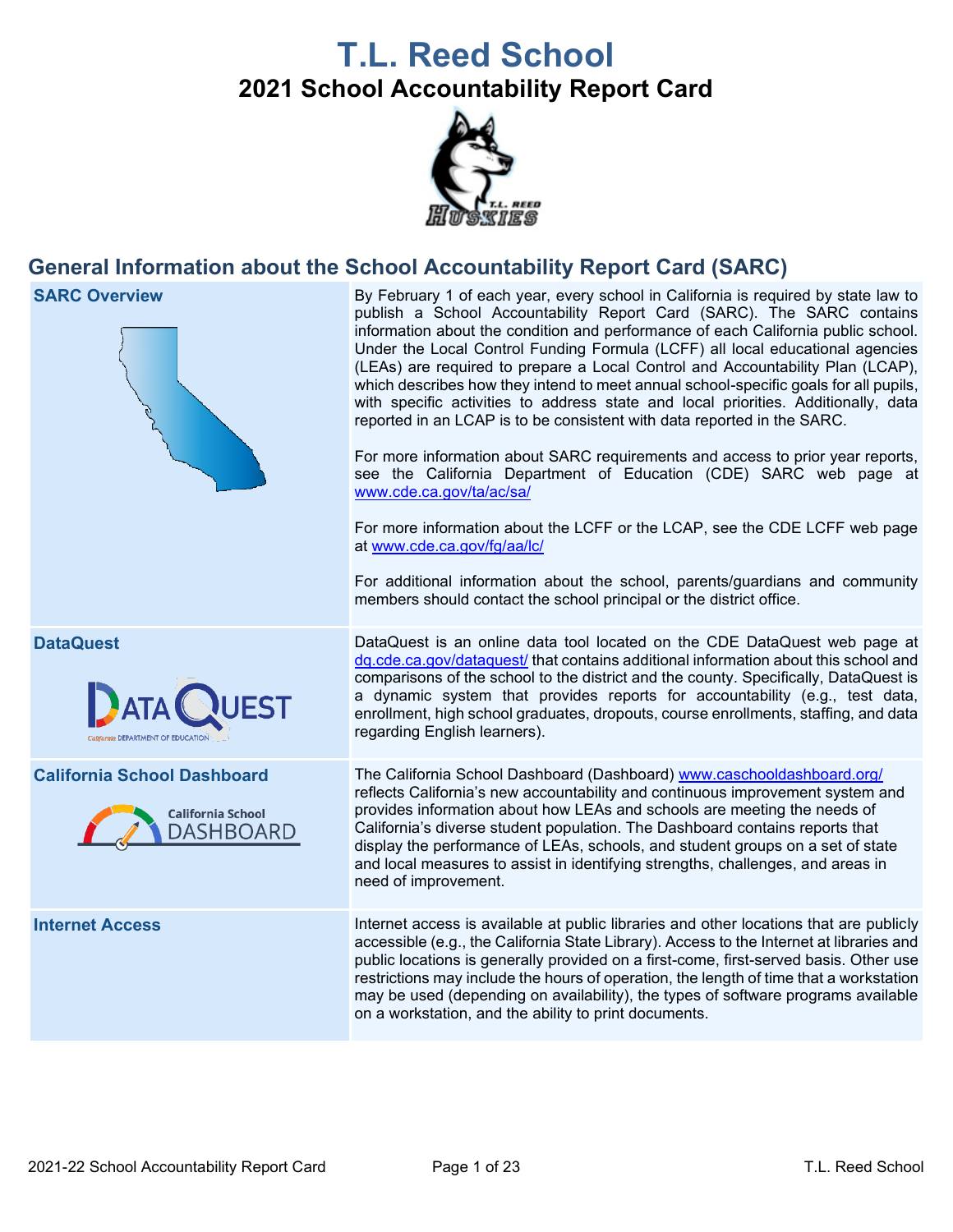# **2021-22 School Contact Information School Name** T.L. Reed School **Street** 1400 N. Frankwood Ave. **City, State, Zip** Reedley, CA 93654 **Phone Number** (559) 305-7300 **Principal** Rick McCollum **Email Address** mccollum-r@kcusd.com **School Website <https://reed.kcusd.com/> County-District-School (CDS) Code** 10622650106815

| 2021-22 District Contact Information |                                            |  |  |  |
|--------------------------------------|--------------------------------------------|--|--|--|
| <b>District Name</b>                 | Kings Canyon Joint Unified School District |  |  |  |
| <b>Phone Number</b>                  | $(559)$ 305-7010                           |  |  |  |
| Superintendent                       | John Campbell                              |  |  |  |
| <b>Email Address</b>                 | guzman-j@kcusd.com                         |  |  |  |
| <b>District Website Address</b>      | https://www.kcusd.com/                     |  |  |  |

#### **2021-22 School Overview**

#### **School Description:**

On August 16, 2004, Thomas Law Reed School opened its doors for learning as the first new school built in Reedley in over 41 years. TL Reed is a K-8 school located in the predominantly residential, north central section of town. The 630 students live within a three quarter mile radius of the Thomas Law Reed campus. Students walk, are transported by a parent, or ride a bicycle to school. The Thomas Law Reed staff consists of 2 administrators, 24 self-contained classroom teachers, 8 certificated support staff, and 22 classified staff members. At Thomas Law Reed School, 27% of the total student K-8 population are English Learners (includes RFEP students) and 74% of the students qualify for Free & Reduced Lunch.

#### **School Mission Statement**:

Thomas Law Reed School is a community of life long learners dedicated to reaching our fullest potential as learners, citizens, and leaders.

#### **Vision**:

- We believe that all students can learn.
- We believe that it is our responsibility to do whatever it takes for all students to learn.
- We believe that working as a team of staff, parents, and students that every student can achieve at high levels.

Goal: All students will grow one performance band and advanced students will grow in scaled score annually. All English Learners will grow one ELPAC band annually.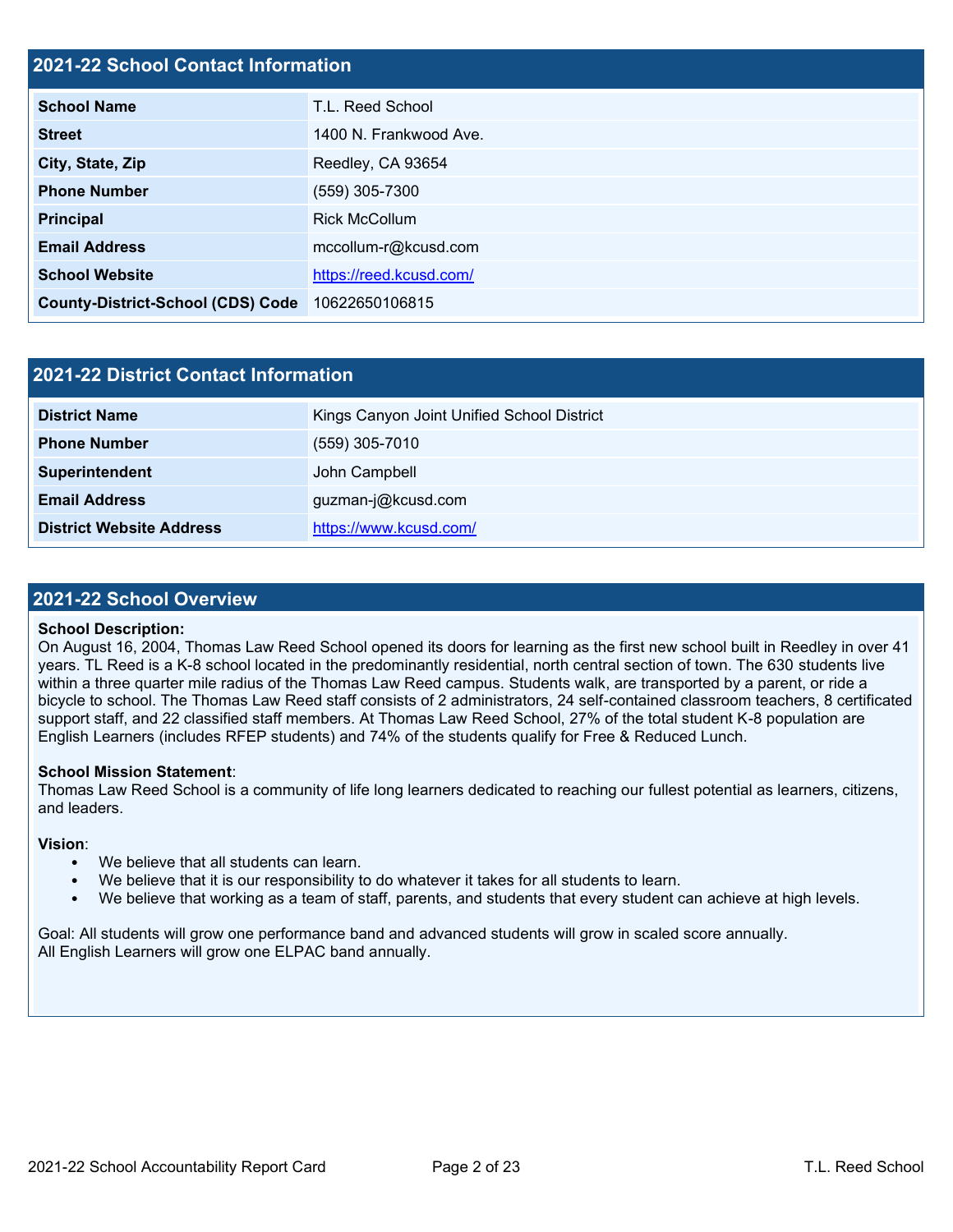## **About this School**

| 2020-21 Student Enrollment by Grade Level |                           |
|-------------------------------------------|---------------------------|
| <b>Grade Level</b>                        | <b>Number of Students</b> |
| Kindergarten                              | 60                        |
| Grade 1                                   | 65                        |
| Grade 2                                   | 78                        |
| Grade 3                                   | 76                        |
| Grade 4                                   | 72                        |
| Grade 5                                   | 63                        |
| Grade 6                                   | 71                        |
| Grade 7                                   | 72                        |
| Grade 8                                   | 68                        |
| <b>Total Enrollment</b>                   | 625                       |

## **2020-21 Student Enrollment by Student Group**

| <b>Student Group</b>                   | <b>Percent of Total Enrollment</b> |
|----------------------------------------|------------------------------------|
| American Indian or Alaska Native       | 0.5                                |
| Asian                                  | 1.6                                |
| <b>Black or African American</b>       | 0.3                                |
| <b>Filipino</b>                        | 0.6                                |
| <b>Hispanic or Latino</b>              | 85.6                               |
| <b>Two or More Races</b>               | 1.3                                |
| <b>White</b>                           | 10.1                               |
| <b>English Learners</b>                | 31.5                               |
| <b>Foster Youth</b>                    | 2.1                                |
| <b>Socioeconomically Disadvantaged</b> | 81.3                               |
| <b>Students with Disabilities</b>      | 5.9                                |

## **A. Conditions of Learning State Priority: Basic**

The SARC provides the following information relevant to the State priority: Basic (Priority 1):

- Degree to which teachers are appropriately assigned and fully credentialed in the subject area and for the pupils they are teaching;
- Pupils have access to standards-aligned instructional materials; and
- School facilities are maintained in good repair

Note: For more information refer to the Updated Teacher Equity Definitions web page at<https://www.cde.ca.gov/pd/ee/teacherequitydefinitions.asp>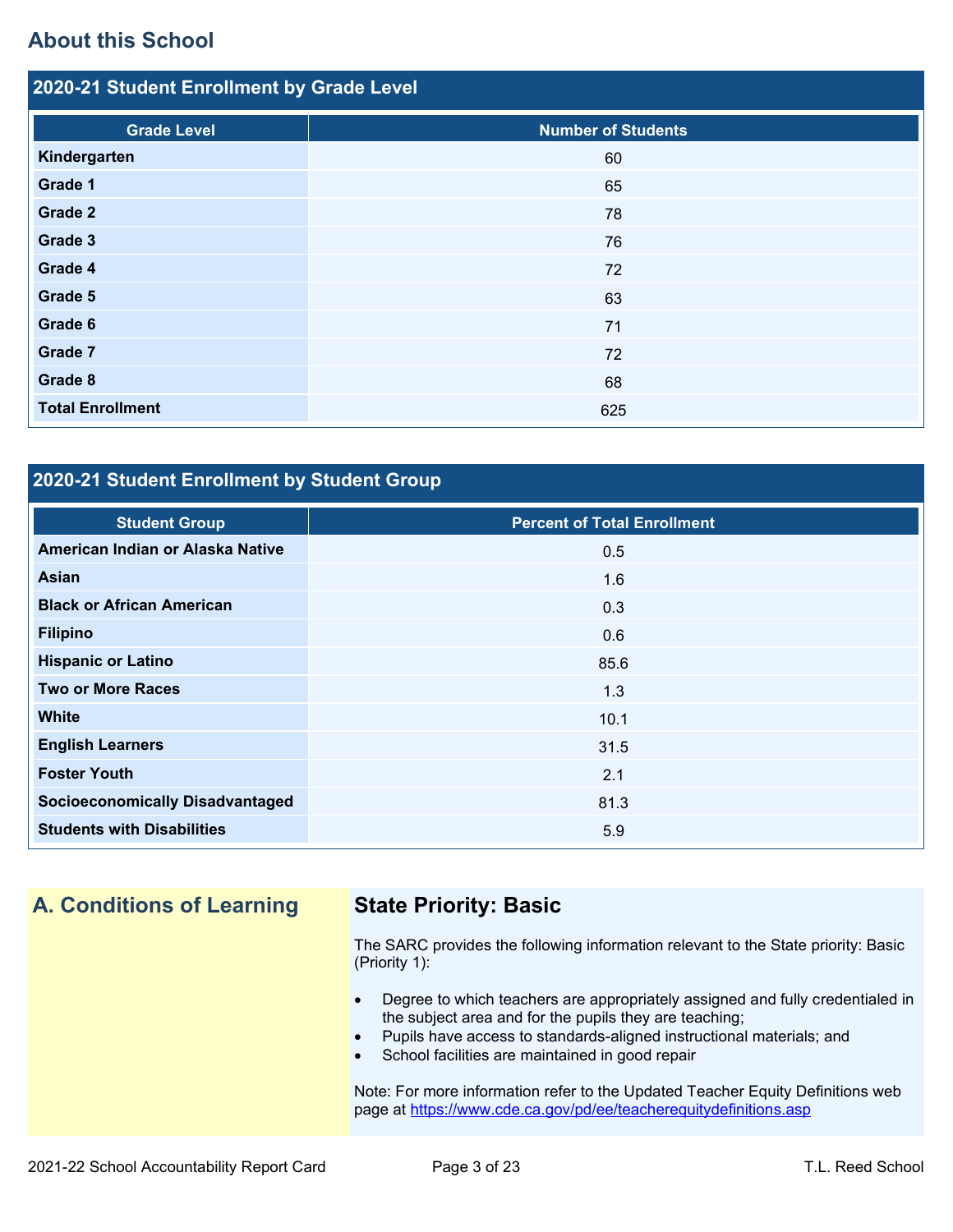| 2019-20 Teacher Preparation and Placement                                                       |         |  |  |  |
|-------------------------------------------------------------------------------------------------|---------|--|--|--|
| <b>Authorization/Assignment</b>                                                                 | 2019-20 |  |  |  |
| Fully (Preliminary or Clear) Credentialed for Subject and Student Placement (properly assigned) |         |  |  |  |
| <b>Intern Credential Holders Properly Assigned</b>                                              |         |  |  |  |
| Teachers Without Credentials and Misassignments ("ineffective" under ESSA)                      |         |  |  |  |
| Credentialed Teachers Assigned Out-of-Field ("out-of-field" under ESSA)                         |         |  |  |  |
| Unknown                                                                                         |         |  |  |  |
| <b>Total Teaching Positions</b>                                                                 |         |  |  |  |

Note: The data in this table is based on Full Time Equivalent (FTE) status. One FTE equals one staff member working full time; one FTE could also represent two staff members who each work 50 percent of full time. Additionally, an assignment is defined as a position that an educator is assigned to based on setting, subject, and grade level. An authorization is defined as the services that an educator is authorized to provide to students.

# **2019-20 Teachers Without Credentials and Misassignments (considered "ineffective" under ESSA) Authorization/Assignment 2019-20 Permits and Waivers Misassignments Vacant Positions Total Teachers Without Credentials and Misassignments**

| 2019-20 Credentialed Teachers Assigned Out-of-Field (considered "out-of-field" under ESSA) |         |  |  |  |  |
|--------------------------------------------------------------------------------------------|---------|--|--|--|--|
| <b>Indicator</b>                                                                           | 2019-20 |  |  |  |  |
| Credentialed Teachers Authorized on a Permit or Waiver                                     |         |  |  |  |  |
| <b>Local Assignment Options</b>                                                            |         |  |  |  |  |
| <b>Total Out-of-Field Teachers</b>                                                         |         |  |  |  |  |

| 2019-20 Class Assignments                                                                                                                           |         |
|-----------------------------------------------------------------------------------------------------------------------------------------------------|---------|
| <b>Indicator</b>                                                                                                                                    | 2019-20 |
| <b>Misassignments for English Learners</b><br>(a percentage of all the classes with English learners taught by teachers that are misassigned)       |         |
| No credential, permit or authorization to teach<br>(a percentage of all the classes taught by teachers with no record of an authorization to teach) |         |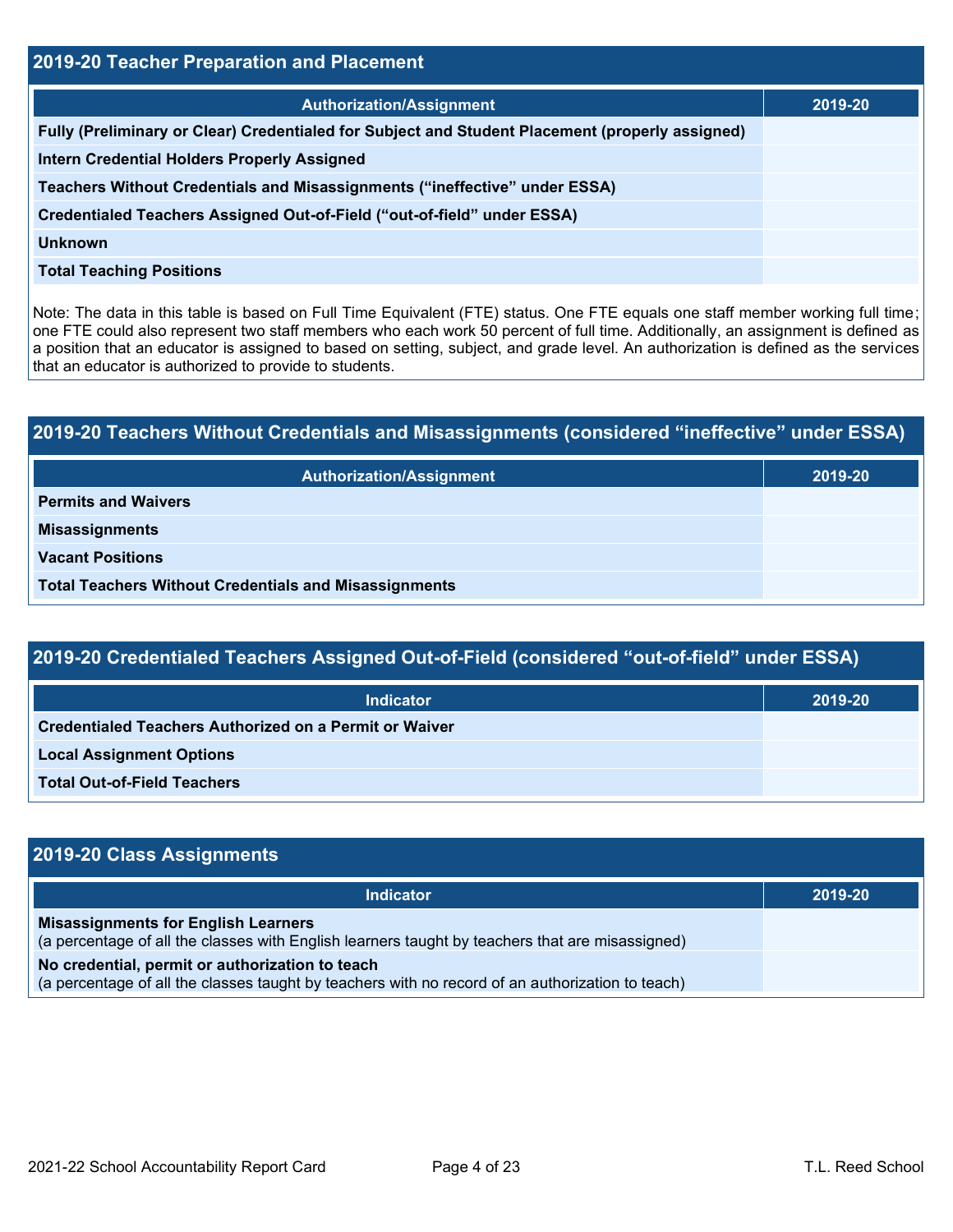### **2021-22 Quality, Currency, Availability of Textbooks and Other Instructional Materials**

T.L. Reed uses the state and district approved textbooks for all curricula at all grade levels. There are ample textbooks for each student to have this/her own copy. New curriculum purchased in the past four years include the current math adoption (2008), new science (2007), new history (2006), and new English Language Development curriculum (2012 - K-8). All core textbooks are State Board of Education Adopted and locally board approved and adopted.

#### **Year and month in which the data were collected** August 2021

| <b>Subject</b>                                         | Textbooks and Other Instructional Materials/year of<br><b>Adoption</b>                                                                                                                                                                                                               | <b>From</b><br><b>Most</b><br><b>Recent</b><br><b>Adoption</b> | <b>Percent</b><br><b>Students</b><br><b>Lacking Own</b><br><b>Assigned</b><br><b>Copy</b> |
|--------------------------------------------------------|--------------------------------------------------------------------------------------------------------------------------------------------------------------------------------------------------------------------------------------------------------------------------------------|----------------------------------------------------------------|-------------------------------------------------------------------------------------------|
| <b>Reading/Language Arts</b>                           | Engage New York, adopted 2014                                                                                                                                                                                                                                                        | Yes                                                            | 0%                                                                                        |
| <b>Mathematics</b>                                     | Engage New York, adopted 2014                                                                                                                                                                                                                                                        | Yes                                                            | 0%                                                                                        |
| <b>Science</b>                                         | Amplify Science, 2020                                                                                                                                                                                                                                                                | Yes                                                            | 0%                                                                                        |
| <b>History-Social Science</b>                          | K-5 Scott Foresman, It's Revolutionary, 2005 edition<br>Holt, World History (Ancient Civilizations), 2006 edition. Sixth<br>Grade<br>Holt, World History (Medieval to Early Modern Times), 2006<br>edition. Seventh Grade<br>Holt, United States History, 2006 edition. Eighth Grade | Yes                                                            | 0%                                                                                        |
| <b>Foreign Language</b>                                | <b>NA</b>                                                                                                                                                                                                                                                                            |                                                                | 0%                                                                                        |
| <b>Health</b>                                          | <b>NA</b>                                                                                                                                                                                                                                                                            |                                                                | <b>NA</b>                                                                                 |
| <b>Visual and Performing Arts</b>                      | <b>NA</b>                                                                                                                                                                                                                                                                            |                                                                | <b>NA</b>                                                                                 |
| <b>Science Laboratory Equipment</b><br>$(grades 9-12)$ | <b>NA</b>                                                                                                                                                                                                                                                                            |                                                                | <b>NA</b>                                                                                 |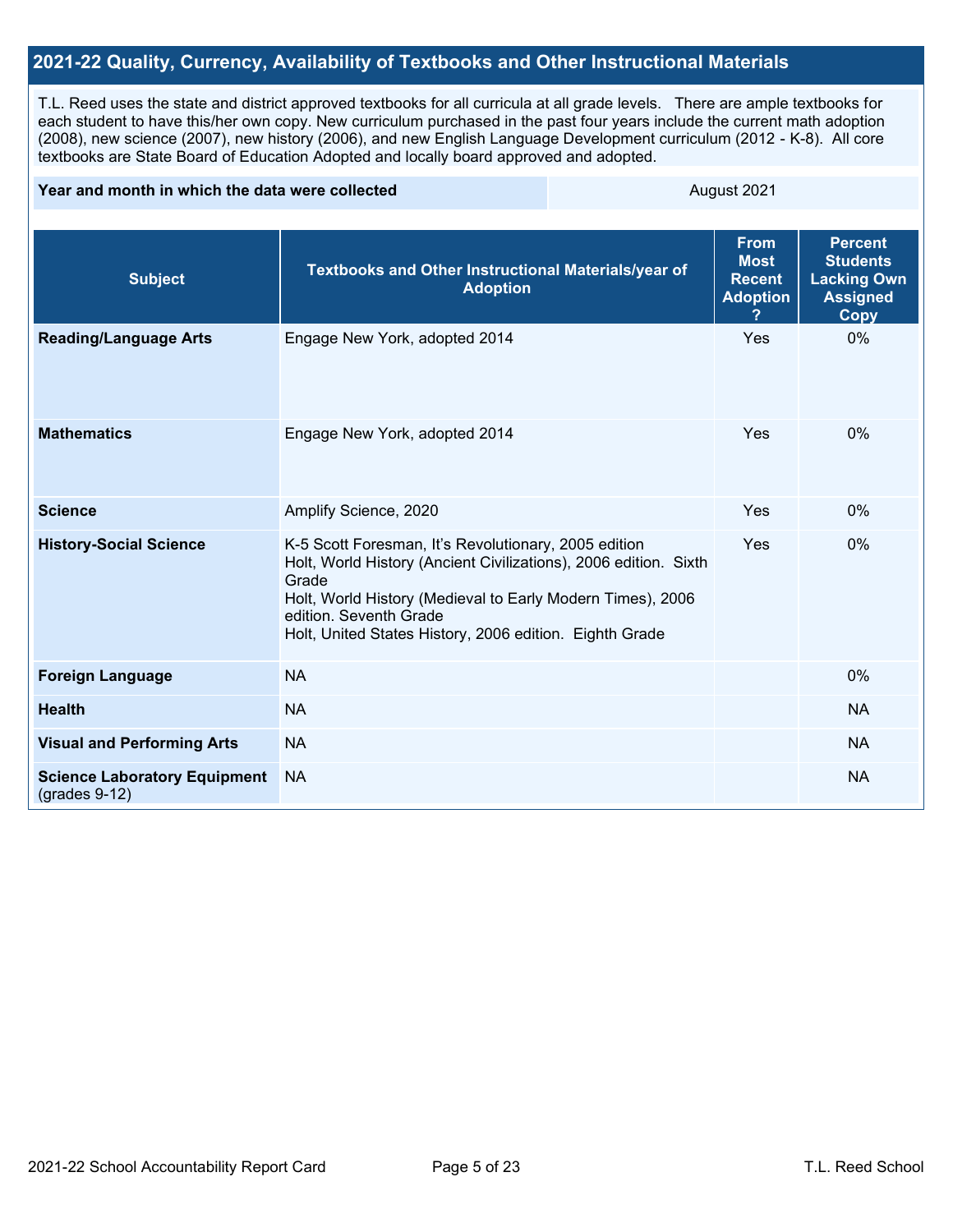#### **School Facility Conditions and Planned Improvements**

The district expends great efforts to ensure that all schools are clean, safe, and functional. To assist in this effort, the district uses a facility survey instrument developed by the State of California Office of Public School Construction. The results of this survey are available at the KCUSD Business Office.

Below is more specific information on the condition of the school and the efforts made to ensure that students are provided with a clean, safe, and functional learning environment. Additional information about the condition of the school's facilities may be obtained by speaking with the school principal.

T. L. Reed School has 27 classrooms, a gymnasium/cafeteria, a library and an administration building. The main campus was built in 2004.

District maintenance staff ensures that the repairs necessary to keep the school in good repair and working order are completed in a timely manner. A work order process is used to ensure efficient service and that emergency repairs are given the highest priority.

The Director of Maintenance, Custodial Supervisor, and the site principals work cooperatively with the custodial staff to develop cleaning schedules to ensure a clean and safe school.

The district participates in the State School Deferred Maintenance Program, which provides state matching funds on a dollar for dollar basis to assist school districts with expenditures for major repair or replacement of existing school building components. Typically, this includes roofing, plumbing, heating, air conditioning, electrical systems, interior or exterior painting, and floor systems.

In the fall of 2019, Solar panels were installed in west parking and over a portion of the playground area.

#### **Year and month of the most recent FIT report** 10/2021 10/2021

**System Inspected Rate Good Rate Fair Rate Poor Repair Needed and Action Taken or Planned Systems:** Gas Leaks, Mechanical/HVAC, Sewer X Multi-purpose building has HVAC not working. Two of the four HVAC units are not turning on. HVAC technician in the process of ordering parts. **Interior:** Interior Surfaces X Exemplary. **Cleanliness:** Overall Cleanliness, Pest/Vermin Infestation X **Electrical** Exemplary. **Restrooms/Fountains:** Restrooms, Sinks/ Fountains X Exemplary. Broken hinge in the boy's restroom stall. Maintenance to follow up with replacing hinge on the second door stall of the boy's restroom. **Safety:** Fire Safety, Hazardous Materials X Exemplary. **Structural:** Structural Damage, Roofs X Exemplary. **External:** Playground/School Grounds, Windows/ Doors/Gates/Fences X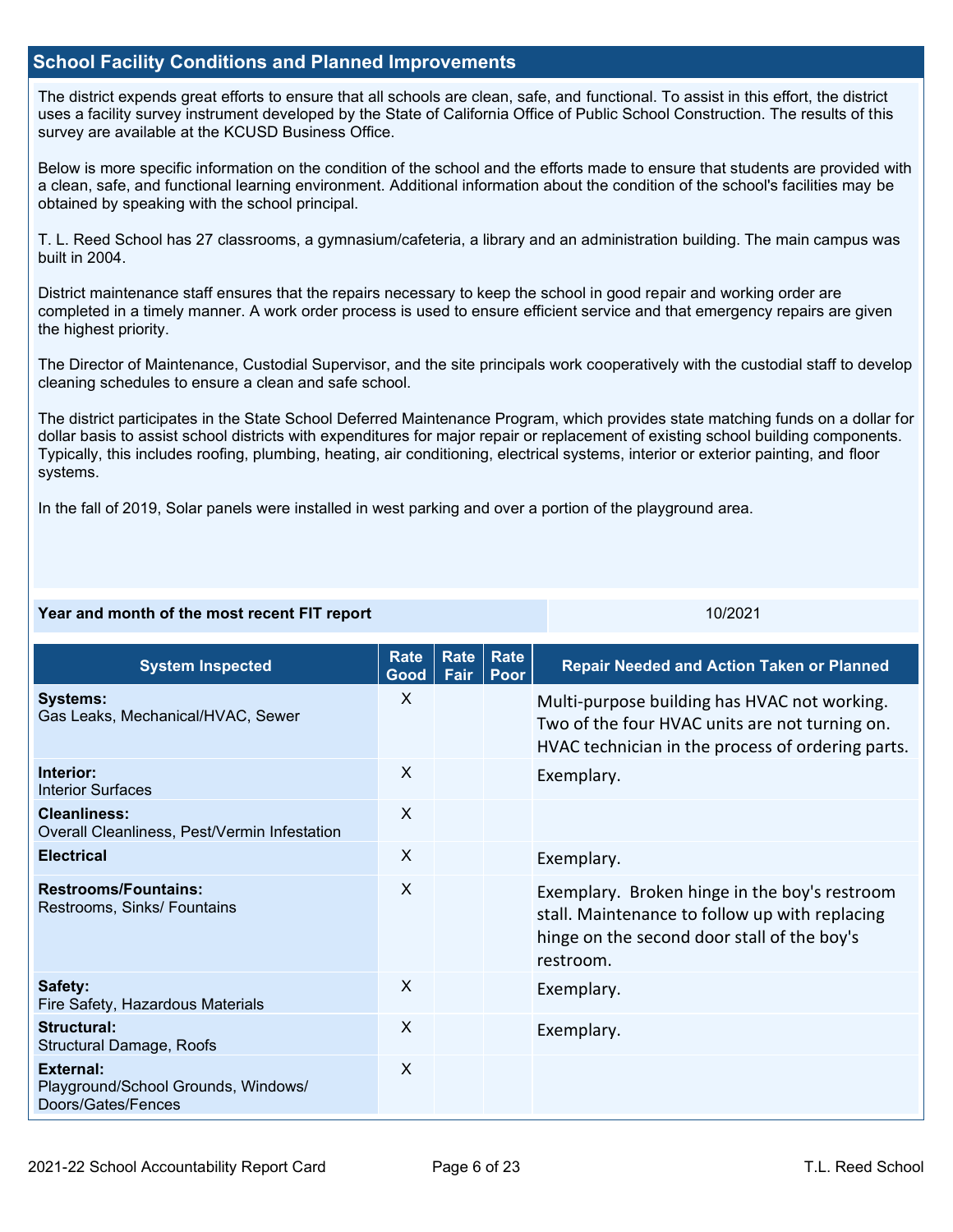| <b>Overall Facility Rate</b> |      |      |             |
|------------------------------|------|------|-------------|
| <b>Exemplary</b>             | Good | Fair | <b>Poor</b> |
|                              |      |      |             |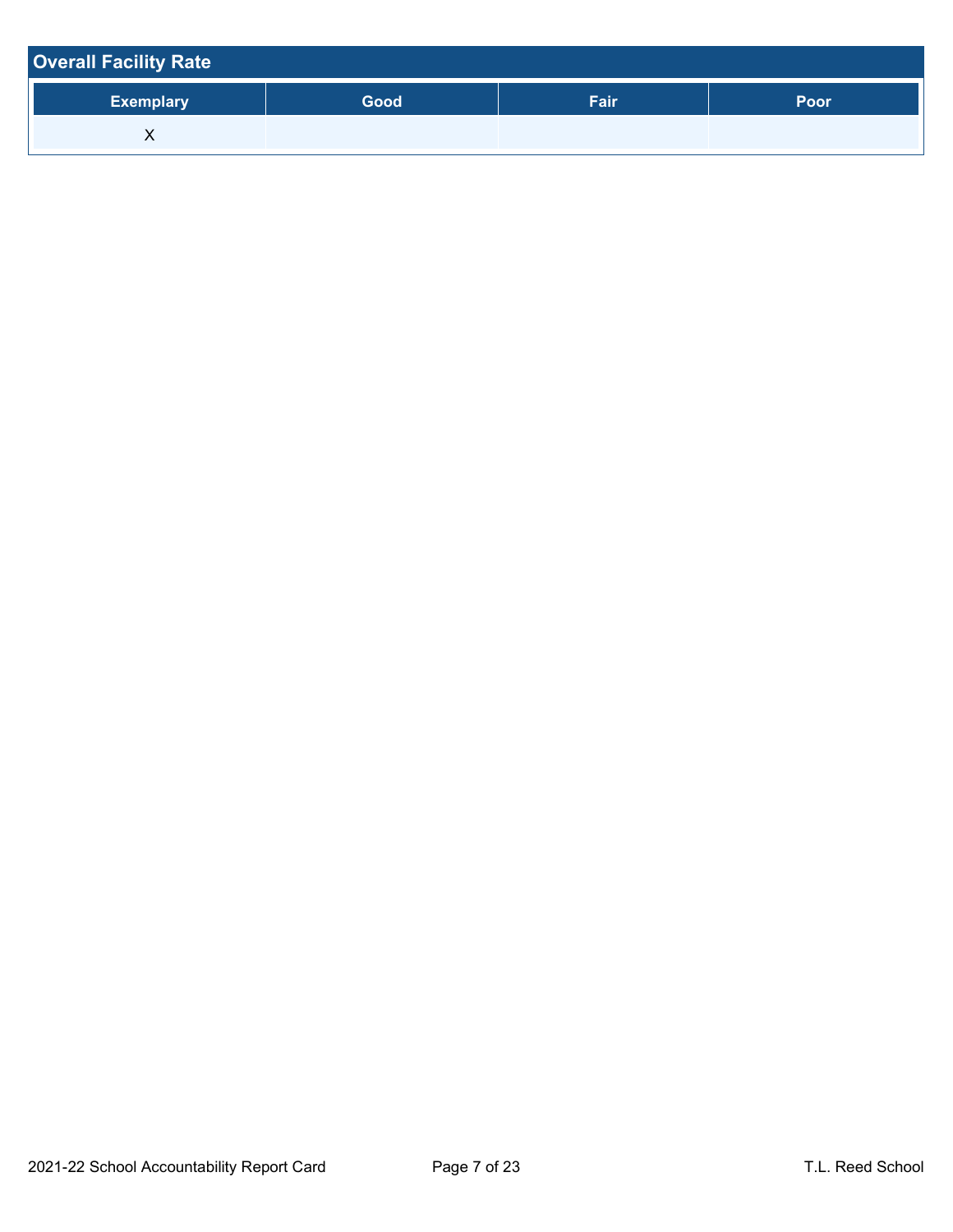## **B. Pupil Outcomes State Priority: Pupil Achievement**

The SARC provides the following information relevant to the State priority: Pupil Achievement (Priority 4):

#### **Statewide Assessments**

(i.e., California Assessment of Student Performance and Progress [CAASPP] System includes the Smarter Balanced Summative Assessments for students in the general education population and the California Alternate Assessments [CAAs] for English language arts/literacy [ELA] and mathematics given in grades three through eight and grade eleven. Only eligible students may participate in the administration of the CAAs. CAAs items are aligned with alternate achievement standards, which are linked with the Common Core State Standards [CCSS] for students with the most significant cognitive disabilities).

The CAASPP System encompasses the following assessments and student participation requirements:

- 1. **Smarter Balanced Summative Assessments and CAAs for ELA** in grades three through eight and grade eleven.
- 2. **Smarter Balanced Summative Assessments and CAAs for mathematics** in grades three through eight and grade eleven.
- 3. **California Science Test (CAST) and CAAs for Science** in grades five, eight, and once in high school (i.e., grade ten, eleven, or twelve).

#### **SARC Reporting in the 2020-2021 School Year Only**

Where the most viable option, LEAs were required to administer the statewide summative assessment in ELA and mathematics. Where a statewide summative assessment was not the most viable option for the LEA (or for one or more gradelevel[s] within the LEA) due to the pandemic, LEAs were allowed to report results from a different assessment that met the criteria established by the State Board of Education (SBE) on March 16, 2021. The assessments were required to be:

- Aligned with CA CCSS for ELA and mathematics;
- Available to students in grades 3 through 8, and grade 11; and
- Uniformly administered across a grade, grade span, school, or district to all eligible students.

#### **Options**

Note that the CAAs could only be administered in-person following health and safety requirements. If it was not viable for the LEA to administer the CAAs in person with health and safety guidelines in place, the LEA was directed to not administer the tests. There were no other assessment options available for the CAAs. Schools administered the Smarter Balanced Summative Assessments for ELA and mathematics, other assessments that meet the SBE criteria, or a combination of both, and they could only choose one of the following:

- Smarter Balanced ELA and mathematics summative assessments;
- Other assessments meeting the SBE criteria; or
- Combination of Smarter Balanced ELA and mathematics summative assessments and other assessments.

The percentage of students who have successfully completed courses that satisfy the requirements for entrance to the University of California and the California State University, or career technical education sequences or programs of study.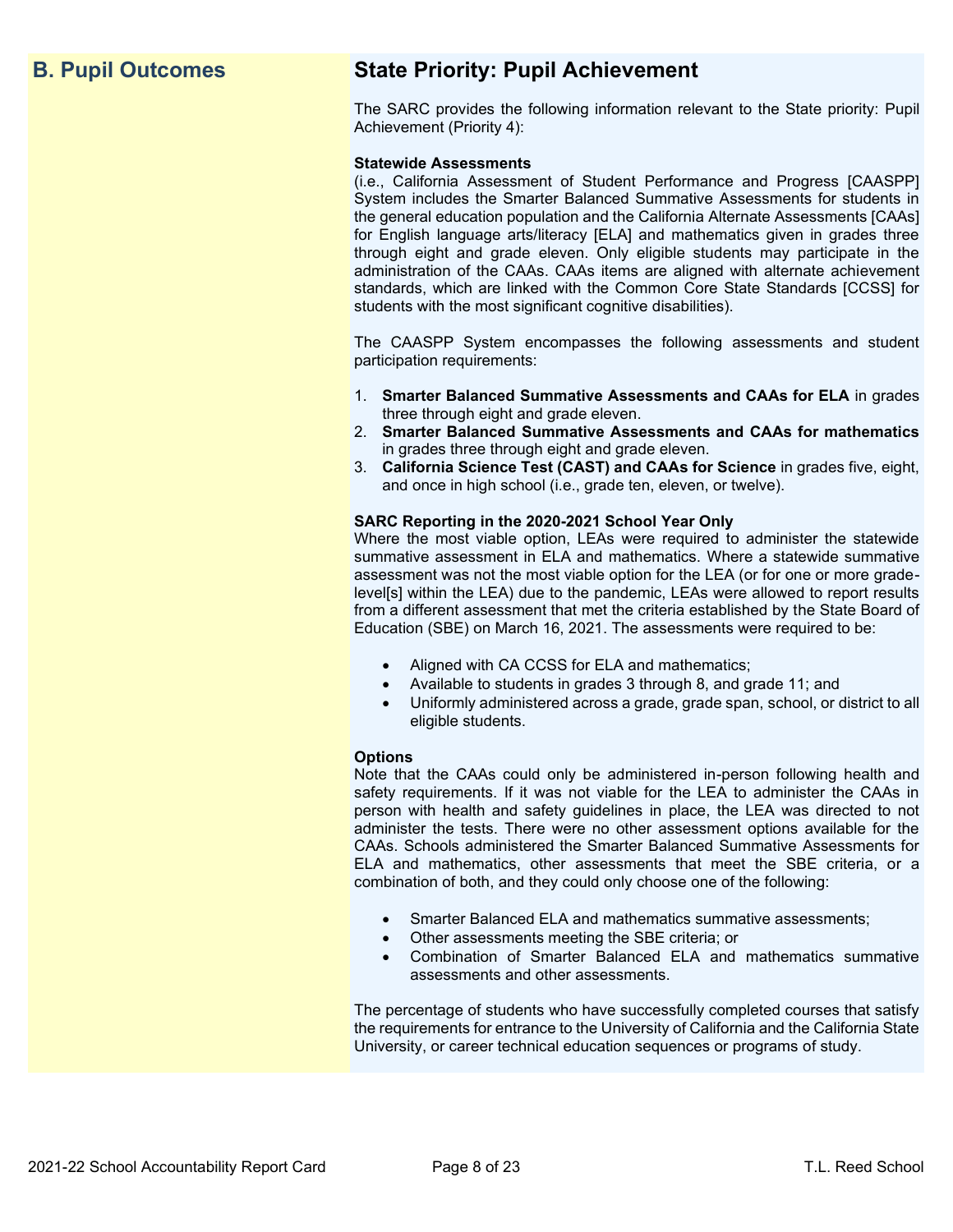#### **Percentage of Students Meeting or Exceeding the State Standard on CAASPP**

This table displays CAASPP test results in ELA and mathematics for all students grades three through eight and grade eleven taking and completing a state-administered assessment.

The 2019-2020 data cells with N/A values indicate that the 2019-2020 data are not available due to the COVID-19 pandemic and resulting summative test suspension. The Executive Order N-30-20 was issued which waived the assessment, accountability, and reporting requirements for the 2019-2020 school year.

The 2020-2021 data cells have N/A values because these data are not comparable to other year data due to the COVID-19 pandemic during the 2020-2021 school year. Where the CAASPP assessments in ELA and/or mathematics is not the most viable option, the LEAs were allowed to administer local assessments. Therefore, the 2020-2021 data between school years for the school, district, state are not an accurate comparison. As such, it is inappropriate to compare results of the 2020-2021 school year to other school years.

| Subject                                                              | <b>School</b><br>2019-20 | <b>School</b><br>2020-21 | <b>District</b><br>2019-20 | <b>District</b><br>2020-21 | <b>State</b><br>2019-20 | <b>State</b><br>2020-21 |
|----------------------------------------------------------------------|--------------------------|--------------------------|----------------------------|----------------------------|-------------------------|-------------------------|
| <b>English Language Arts/Literacy</b><br>$\left($ grades 3-8 and 11) | N/A                      | N/A                      | N/A                        | N/A                        | N/A                     | N/A                     |
| <b>Mathematics</b><br>$(grades 3-8 and 11)$                          | N/A                      | N/A                      | N/A                        | N/A                        | N/A                     | N/A                     |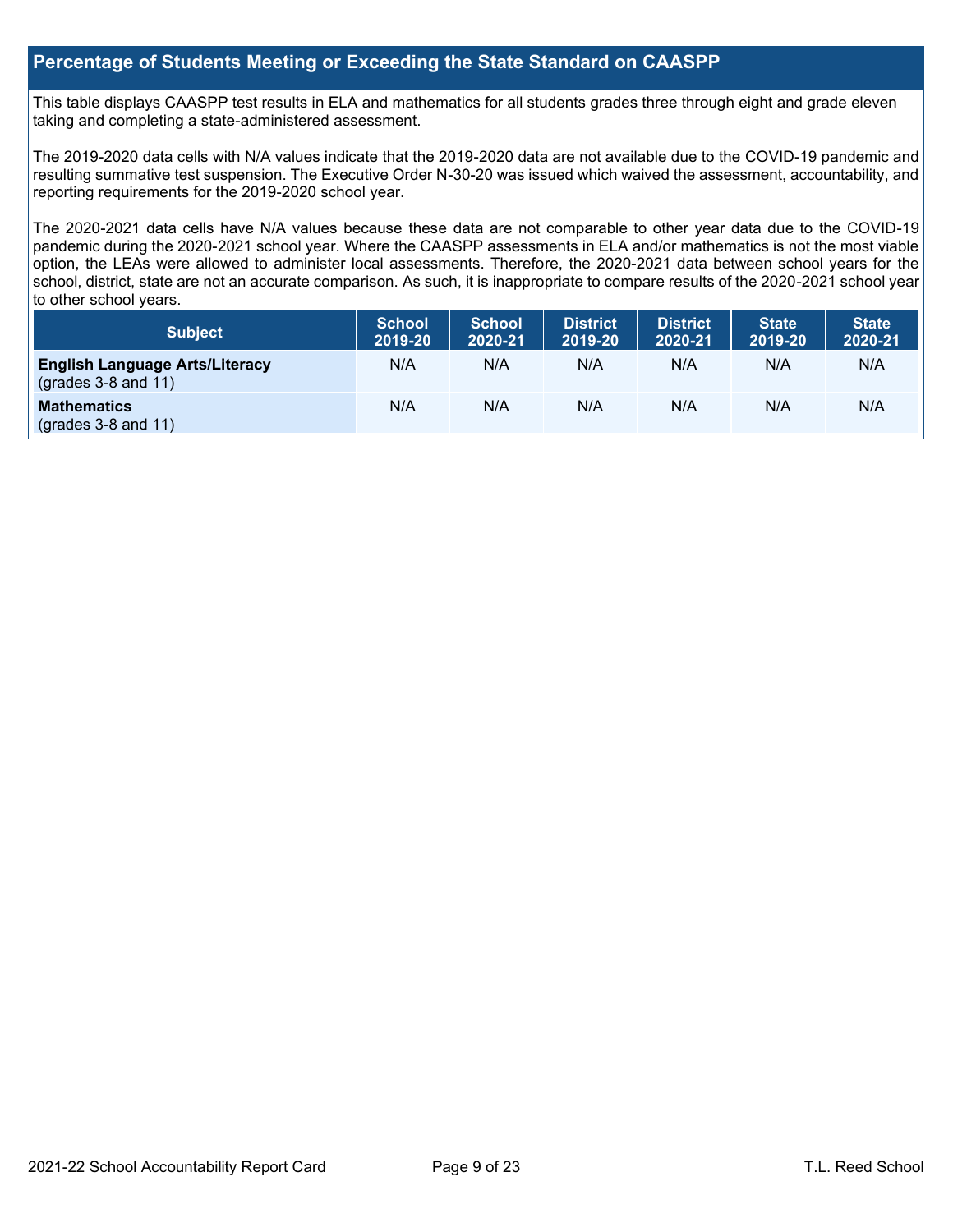### **2020-21 CAASPP Test Results in ELA by Student Group**

This table displays CAASPP test results in ELA by student group for students grades three through eight and grade eleven taking and completing a state-administered assessment. The CDE will populate this table for schools in cases where the school administered the CAASPP assessment. In cases where the school administered a local assessment instead of CAASPP, the CDE will populate this table with "NT" values, meaning this school did not test students using the CAASPP. See the local assessment(s) table for more information.

| <b>CAASPP</b><br><b>Student Groups</b>               | <b>CAASPP</b><br><b>Total</b><br><b>Enrollment</b> | <b>CAASPP</b><br><b>Number</b><br><b>Tested</b> | <b>CAASPP</b><br><b>Percent</b><br><b>Tested</b> | <b>CAASPP</b><br><b>Percent</b><br><b>Not Tested</b> | <b>CAASPP</b><br><b>Percent</b><br><b>Met or</b><br><b>Exceeded</b> |
|------------------------------------------------------|----------------------------------------------------|-------------------------------------------------|--------------------------------------------------|------------------------------------------------------|---------------------------------------------------------------------|
| <b>All Students</b>                                  | 418                                                | 411                                             | 98.33                                            | 1.67                                                 | 47.93                                                               |
| <b>Female</b>                                        | 200                                                | 197                                             | 98.5                                             | 1.5                                                  | 52.28                                                               |
| <b>Male</b>                                          | 218                                                | 214                                             | 98.17                                            | 1.83                                                 | 43.93                                                               |
| American Indian or Alaska Native                     | $\qquad \qquad -$                                  | $\sim$                                          | --                                               | $-$                                                  | --                                                                  |
| <b>Asian</b>                                         |                                                    | --                                              |                                                  |                                                      | --                                                                  |
| <b>Black or African American</b>                     | --                                                 | $\overline{\phantom{m}}$                        | --                                               | $\sim$                                               | --                                                                  |
| <b>Filipino</b>                                      | --                                                 | --                                              |                                                  | --                                                   | --                                                                  |
| <b>Hispanic or Latino</b>                            | 363                                                | 357                                             | 98.35                                            | 1.65                                                 | 47.34                                                               |
| Native Hawaiian or Pacific Islander                  | $\mathbf 0$                                        | $\mathbf 0$                                     | $\mathbf{0}$                                     | $\mathbf 0$                                          | $\mathbf 0$                                                         |
| <b>Two or More Races</b>                             | --                                                 | $\qquad \qquad -$                               |                                                  |                                                      | --                                                                  |
| <b>White</b>                                         | 37                                                 | 36                                              | 97.3                                             | 2.7                                                  | 50                                                                  |
| <b>English Learners</b>                              | 93                                                 | 90                                              | 96.77                                            | 3.23                                                 | 11.11                                                               |
| <b>Foster Youth</b>                                  | $-$                                                | $\sim$ $\sim$                                   | $-$                                              | $\overline{a}$                                       | --                                                                  |
| <b>Homeless</b>                                      | $\Omega$                                           | $\mathbf 0$                                     | $\mathbf{0}$                                     | $\mathbf{0}$                                         | $\mathbf 0$                                                         |
| <b>Military</b>                                      | $\mathbf 0$                                        | $\mathbf 0$                                     | $\mathbf{0}$                                     | 0                                                    | 0                                                                   |
| <b>Socioeconomically Disadvantaged</b>               | 333                                                | 327                                             | 98.2                                             | 1.8                                                  | 43.43                                                               |
| <b>Students Receiving Migrant Education Services</b> | 14                                                 | 14                                              | 100                                              | $\Omega$                                             | 35.71                                                               |
| <b>Students with Disabilities</b>                    | 23                                                 | 22                                              | 95.65                                            | 4.35                                                 | 9.09                                                                |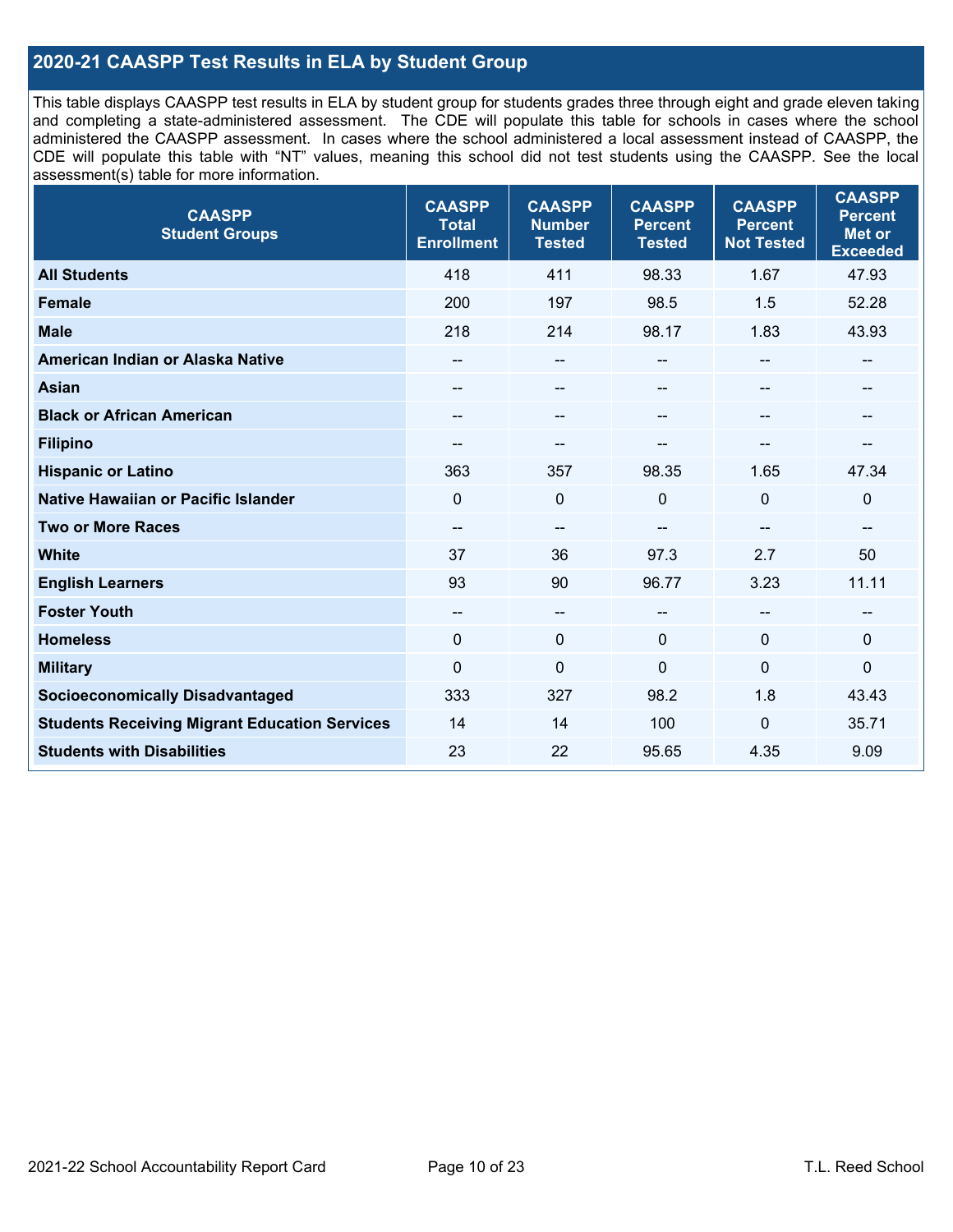### **2020-21 CAASPP Test Results in Math by Student Group**

This table displays CAASPP test results in Math by student group for students grades three through eight and grade eleven taking and completing a state-administered assessment. The CDE will populate this table for schools in cases where the school administered the CAASPP assessment. In cases where the school administered a local assessment instead of CAASPP, the CDE will populate this table with "NT" values, meaning this school did not test students using the CAASPP. See the local assessment(s) table for more information.

| <b>CAASPP</b><br><b>Student Groups</b>               | <b>CAASPP</b><br><b>Total</b><br><b>Enrollment</b> | <b>CAASPP</b><br><b>Number</b><br><b>Tested</b> | <b>CAASPP</b><br><b>Percent</b><br><b>Tested</b> | <b>CAASPP</b><br><b>Percent</b><br><b>Not Tested</b> | <b>CAASPP</b><br><b>Percent</b><br><b>Met or</b><br><b>Exceeded</b> |
|------------------------------------------------------|----------------------------------------------------|-------------------------------------------------|--------------------------------------------------|------------------------------------------------------|---------------------------------------------------------------------|
| <b>All Students</b>                                  | 418                                                | 414                                             | 99.04                                            | 0.96                                                 | 32.37                                                               |
| <b>Female</b>                                        | 200                                                | 199                                             | 99.50                                            | 0.50                                                 | 36.68                                                               |
| <b>Male</b>                                          | 218                                                | 215                                             | 98.62                                            | 1.38                                                 | 28.37                                                               |
| American Indian or Alaska Native                     | --                                                 | $\overline{\phantom{a}}$                        | --                                               | $\overline{\phantom{a}}$                             | $\hspace{0.05cm}$                                                   |
| <b>Asian</b>                                         | --                                                 | --                                              | --                                               | --                                                   | $\sim$                                                              |
| <b>Black or African American</b>                     | --                                                 | --                                              | --                                               |                                                      | --                                                                  |
| <b>Filipino</b>                                      | --                                                 | --                                              |                                                  |                                                      |                                                                     |
| <b>Hispanic or Latino</b>                            | 363                                                | 359                                             | 98.90                                            | 1.10                                                 | 30.64                                                               |
| Native Hawaiian or Pacific Islander                  | $\Omega$                                           | 0                                               | 0                                                | $\overline{0}$                                       | $\mathbf 0$                                                         |
| <b>Two or More Races</b>                             | --                                                 | $\overline{\phantom{a}}$                        | --                                               | --                                                   | $\overline{\phantom{a}}$                                            |
| <b>White</b>                                         | 37                                                 | 37                                              | 100.00                                           | 0.00                                                 | 43.24                                                               |
| <b>English Learners</b>                              | 93                                                 | 93                                              | 100.00                                           | 0.00                                                 | 2.15                                                                |
| <b>Foster Youth</b>                                  | --                                                 | $\overline{\phantom{a}}$                        | --                                               | --                                                   | $\sim$                                                              |
| <b>Homeless</b>                                      | $\Omega$                                           | $\mathbf 0$                                     | $\mathbf 0$                                      | $\Omega$                                             | $\mathbf 0$                                                         |
| <b>Military</b>                                      | $\Omega$                                           | $\mathbf 0$                                     | $\Omega$                                         | $\mathbf{0}$                                         | $\mathbf 0$                                                         |
| <b>Socioeconomically Disadvantaged</b>               | 333                                                | 329                                             | 98.80                                            | 1.20                                                 | 27.96                                                               |
| <b>Students Receiving Migrant Education Services</b> | 14                                                 | 14                                              | 100.00                                           | 0.00                                                 | 7.14                                                                |
| <b>Students with Disabilities</b>                    | 23                                                 | 22                                              | 95.65                                            | 4.35                                                 | 0.00                                                                |

### **2020-21 Local Assessment Test Results in ELA by Student Group**

This table displays Local Assessment test results in ELA by student group for students grades three through eight and grade eleven. LEAs/schools will populate this table for schools in cases where the school administered a local assessment. In cases where the school administered the CAASPP assessment, LEAs/schools will populate this table with "N/A" values in all cells, meaning this table is Not Applicable for this school.

| N/A<br><b>Student Groups</b>     | N/A<br><b>Total</b><br><b>Enrollment</b> | N/A<br><b>Number</b><br><b>Tested</b> | N/A<br><b>Percent</b><br><b>Tested</b> | N/A<br><b>Percent</b><br><b>Not Tested</b> | N/A<br><b>Percent</b><br><b>At or Above</b><br><b>Grade Level</b> |
|----------------------------------|------------------------------------------|---------------------------------------|----------------------------------------|--------------------------------------------|-------------------------------------------------------------------|
| <b>All Students</b>              | N/A                                      | N/A                                   | N/A                                    | N/A                                        | N/A                                                               |
| Female                           | N/A                                      | N/A                                   | N/A                                    | N/A                                        | N/A                                                               |
| <b>Male</b>                      | N/A                                      | N/A                                   | N/A                                    | N/A                                        | N/A                                                               |
| American Indian or Alaska Native | N/A                                      | N/A                                   | N/A                                    | N/A                                        | N/A                                                               |
| <b>Asian</b>                     | N/A                                      | N/A                                   | N/A                                    | N/A                                        | N/A                                                               |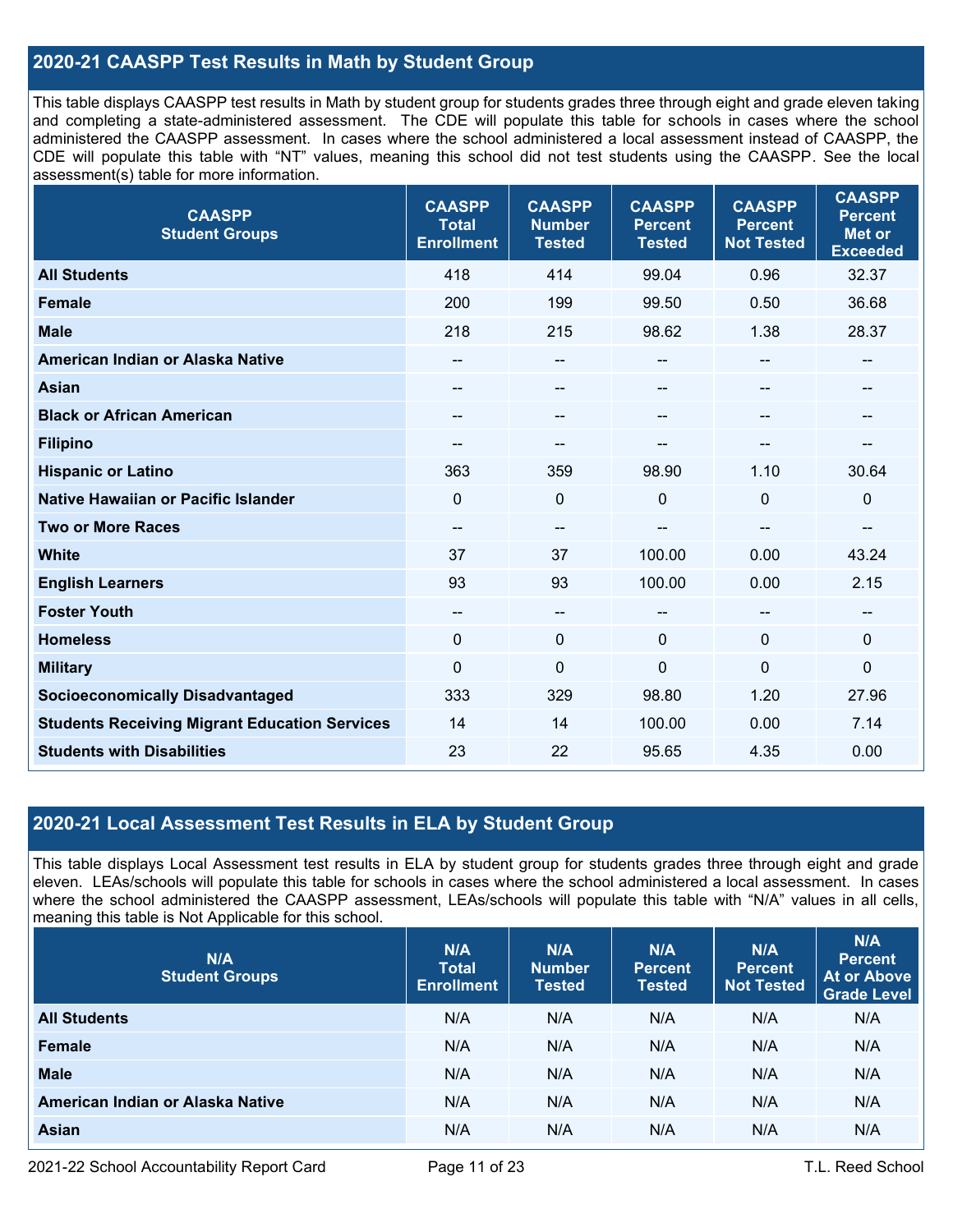| <b>Black or African American</b>                                                           | N/A | N/A | N/A | N/A | N/A |
|--------------------------------------------------------------------------------------------|-----|-----|-----|-----|-----|
| <b>Filipino</b>                                                                            | N/A | N/A | N/A | N/A | N/A |
| <b>Hispanic or Latino</b>                                                                  | N/A | N/A | N/A | N/A | N/A |
| Native Hawaiian or Pacific Islander                                                        | N/A | N/A | N/A | N/A | N/A |
| <b>Two or More Races</b>                                                                   | N/A | N/A | N/A | N/A | N/A |
| <b>White</b>                                                                               | N/A | N/A | N/A | N/A | N/A |
| <b>English Learners</b>                                                                    | N/A | N/A | N/A | N/A | N/A |
| <b>Foster Youth</b>                                                                        | N/A | N/A | N/A | N/A | N/A |
| <b>Homeless</b>                                                                            | N/A | N/A | N/A | N/A | N/A |
| <b>Military</b>                                                                            | N/A | N/A | N/A | N/A | N/A |
| <b>Socioeconomically Disadvantaged</b>                                                     | N/A | N/A | N/A | N/A | N/A |
| <b>Students Receiving Migrant Education Services</b>                                       | N/A | N/A | N/A | N/A | N/A |
| <b>Students with Disabilities</b>                                                          | N/A | N/A | N/A | N/A | N/A |
| *At or above the grade-level standard in the context of the local assessment administered. |     |     |     |     |     |

## **2020-21 Local Assessment Test Results in Math by Student Group**

This table displays Local Assessment test results in Math by student group for students grades three through eight and grade eleven. LEAs/schools will populate this table for schools in cases where the school administered a local assessment. In cases where the school administered the CAASPP assessment, LEAs/schools will populate this table with "N/A" values in all cells, meaning this table is Not Applicable for this school.

| N/A<br><b>Student Groups</b>                         | N/A<br><b>Total</b><br><b>Enrollment</b> | N/A<br><b>Number</b><br><b>Tested</b> | N/A<br><b>Percent</b><br><b>Tested</b> | N/A<br><b>Percent</b><br><b>Not Tested</b> | N/A<br><b>Percent</b><br><b>At or Above</b><br><b>Grade Level</b> |
|------------------------------------------------------|------------------------------------------|---------------------------------------|----------------------------------------|--------------------------------------------|-------------------------------------------------------------------|
| <b>All Students</b>                                  | N/A                                      | N/A                                   | N/A                                    | N/A                                        | N/A                                                               |
| <b>Female</b>                                        | N/A                                      | N/A                                   | N/A                                    | N/A                                        | N/A                                                               |
| <b>Male</b>                                          | N/A                                      | N/A                                   | N/A                                    | N/A                                        | N/A                                                               |
| American Indian or Alaska Native                     | N/A                                      | N/A                                   | N/A                                    | N/A                                        | N/A                                                               |
| <b>Asian</b>                                         | N/A                                      | N/A                                   | N/A                                    | N/A                                        | N/A                                                               |
| <b>Black or African American</b>                     | N/A                                      | N/A                                   | N/A                                    | N/A                                        | N/A                                                               |
| <b>Filipino</b>                                      | N/A                                      | N/A                                   | N/A                                    | N/A                                        | N/A                                                               |
| <b>Hispanic or Latino</b>                            | N/A                                      | N/A                                   | N/A                                    | N/A                                        | N/A                                                               |
| Native Hawaiian or Pacific Islander                  | N/A                                      | N/A                                   | N/A                                    | N/A                                        | N/A                                                               |
| <b>Two or More Races</b>                             | N/A                                      | N/A                                   | N/A                                    | N/A                                        | N/A                                                               |
| <b>White</b>                                         | N/A                                      | N/A                                   | N/A                                    | N/A                                        | N/A                                                               |
| <b>English Learners</b>                              | N/A                                      | N/A                                   | N/A                                    | N/A                                        | N/A                                                               |
| <b>Foster Youth</b>                                  | N/A                                      | N/A                                   | N/A                                    | N/A                                        | N/A                                                               |
| <b>Homeless</b>                                      | N/A                                      | N/A                                   | N/A                                    | N/A                                        | N/A                                                               |
| <b>Military</b>                                      | N/A                                      | N/A                                   | N/A                                    | N/A                                        | N/A                                                               |
| <b>Socioeconomically Disadvantaged</b>               | N/A                                      | N/A                                   | N/A                                    | N/A                                        | N/A                                                               |
| <b>Students Receiving Migrant Education Services</b> | N/A                                      | N/A                                   | N/A                                    | N/A                                        | N/A                                                               |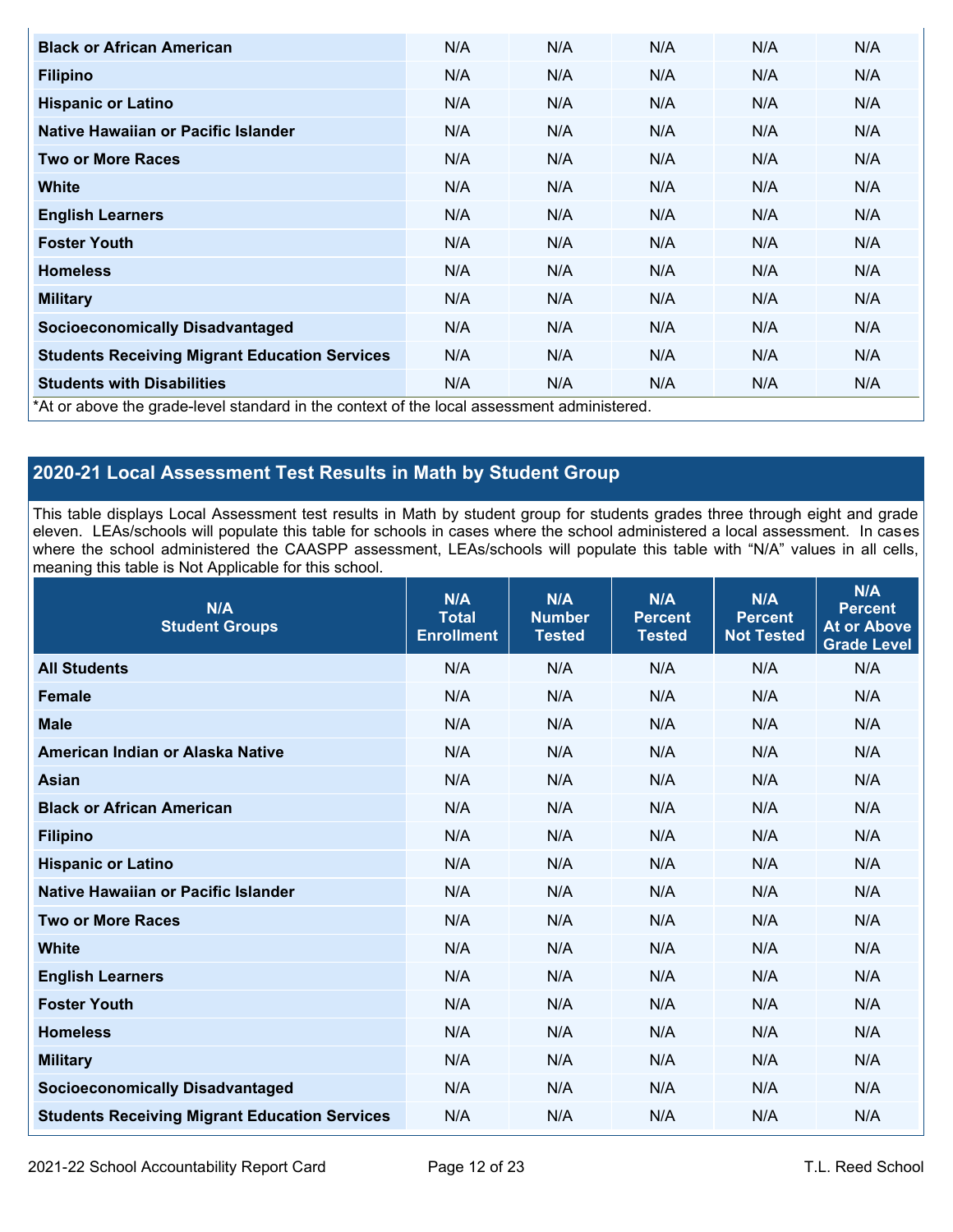| <b>Students with Disabilities</b>                                                           | N/A | N/A | N/A | N/A | N/A |  |  |
|---------------------------------------------------------------------------------------------|-----|-----|-----|-----|-----|--|--|
| *At as above the escale level standard in the context of the local accordinate admissioned. |     |     |     |     |     |  |  |

\*At or above the grade-level standard in the context of the local assessment administered.

#### **CAASPP Test Results in Science for All Students**

This table displays the percentage of all students grades five, eight, and High School meeting or exceeding the State Standard.

The 2019-2020 data cells with N/A values indicate that the 2019-2020 data are not available due to the COVID-19 pandemic and resulting summative testing suspension. The Executive Order N-30-20 was issued which waived the assessment, accountability, and reporting requirements for the 2019-2020 school year.

For any 2020-2021 data cells with N/T values indicate that this school did not test students using the CAASPP Science.

| <b>Subject</b>                           | <b>School</b> | <b>School</b> | District | <b>District</b> | <b>State</b> | <b>State</b> |
|------------------------------------------|---------------|---------------|----------|-----------------|--------------|--------------|
|                                          | 2019-20       | 2020-21       | 2019-20  | 2020-21         | 2019-20      | 2020-21      |
| Science<br>(grades 5, 8 and high school) | N/A           | ΝT            | N/A      | NT              | N/A          | 28.72        |

### **2020-21 CAASPP Test Results in Science by Student Group**

This table displays CAASPP test results in Science by student group for students grades five, eight, and High School. For any data cells with N/T values indicate that this school did not test students using the CAASPP Science.

| <b>Student Group</b>                                 | <b>Total</b><br><b>Enrollment</b> | <b>Number</b><br><b>Tested</b> | <b>Percent</b><br><b>Tested</b> | <b>Percent</b><br><b>Not Tested</b> | <b>Percent</b><br><b>Met or</b><br><b>Exceeded</b> |
|------------------------------------------------------|-----------------------------------|--------------------------------|---------------------------------|-------------------------------------|----------------------------------------------------|
| <b>All Students</b>                                  | 131                               | <b>NT</b>                      | <b>NT</b>                       | <b>NT</b>                           | <b>NT</b>                                          |
| <b>Female</b>                                        | 62                                | <b>NT</b>                      | <b>NT</b>                       | <b>NT</b>                           | <b>NT</b>                                          |
| <b>Male</b>                                          | 69                                | <b>NT</b>                      | <b>NT</b>                       | <b>NT</b>                           | <b>NT</b>                                          |
| American Indian or Alaska Native                     | $\overline{\phantom{a}}$          | <b>NT</b>                      | <b>NT</b>                       | <b>NT</b>                           | <b>NT</b>                                          |
| <b>Asian</b>                                         | --                                | <b>NT</b>                      | <b>NT</b>                       | <b>NT</b>                           | <b>NT</b>                                          |
| <b>Black or African American</b>                     | --                                | <b>NT</b>                      | <b>NT</b>                       | <b>NT</b>                           | <b>NT</b>                                          |
| <b>Filipino</b>                                      | --                                | <b>NT</b>                      | <b>NT</b>                       | <b>NT</b>                           | <b>NT</b>                                          |
| <b>Hispanic or Latino</b>                            | 115                               | <b>NT</b>                      | <b>NT</b>                       | <b>NT</b>                           | <b>NT</b>                                          |
| Native Hawaiian or Pacific Islander                  | 0                                 | $\mathbf 0$                    | $\mathbf 0$                     | $\mathbf 0$                         | $\mathbf{0}$                                       |
| <b>Two or More Races</b>                             | $\overline{a}$                    | <b>NT</b>                      | <b>NT</b>                       | <b>NT</b>                           | <b>NT</b>                                          |
| <b>White</b>                                         | $\overline{a}$                    | <b>NT</b>                      | <b>NT</b>                       | <b>NT</b>                           | <b>NT</b>                                          |
| <b>English Learners</b>                              | 26                                | <b>NT</b>                      | <b>NT</b>                       | <b>NT</b>                           | <b>NT</b>                                          |
| <b>Foster Youth</b>                                  | $\overline{\phantom{a}}$          | <b>NT</b>                      | <b>NT</b>                       | <b>NT</b>                           | <b>NT</b>                                          |
| <b>Homeless</b>                                      | 0                                 | $\mathbf{0}$                   | $\mathbf 0$                     | $\mathbf 0$                         | $\mathbf 0$                                        |
| <b>Military</b>                                      | $\mathbf 0$                       | $\mathbf 0$                    | $\Omega$                        | $\mathbf{0}$                        | $\mathbf{0}$                                       |
| <b>Socioeconomically Disadvantaged</b>               | 105                               | <b>NT</b>                      | <b>NT</b>                       | <b>NT</b>                           | <b>NT</b>                                          |
| <b>Students Receiving Migrant Education Services</b> |                                   | <b>NT</b>                      | <b>NT</b>                       | <b>NT</b>                           | <b>NT</b>                                          |
| <b>Students with Disabilities</b>                    | --                                | <b>NT</b>                      | <b>NT</b>                       | <b>NT</b>                           | <b>NT</b>                                          |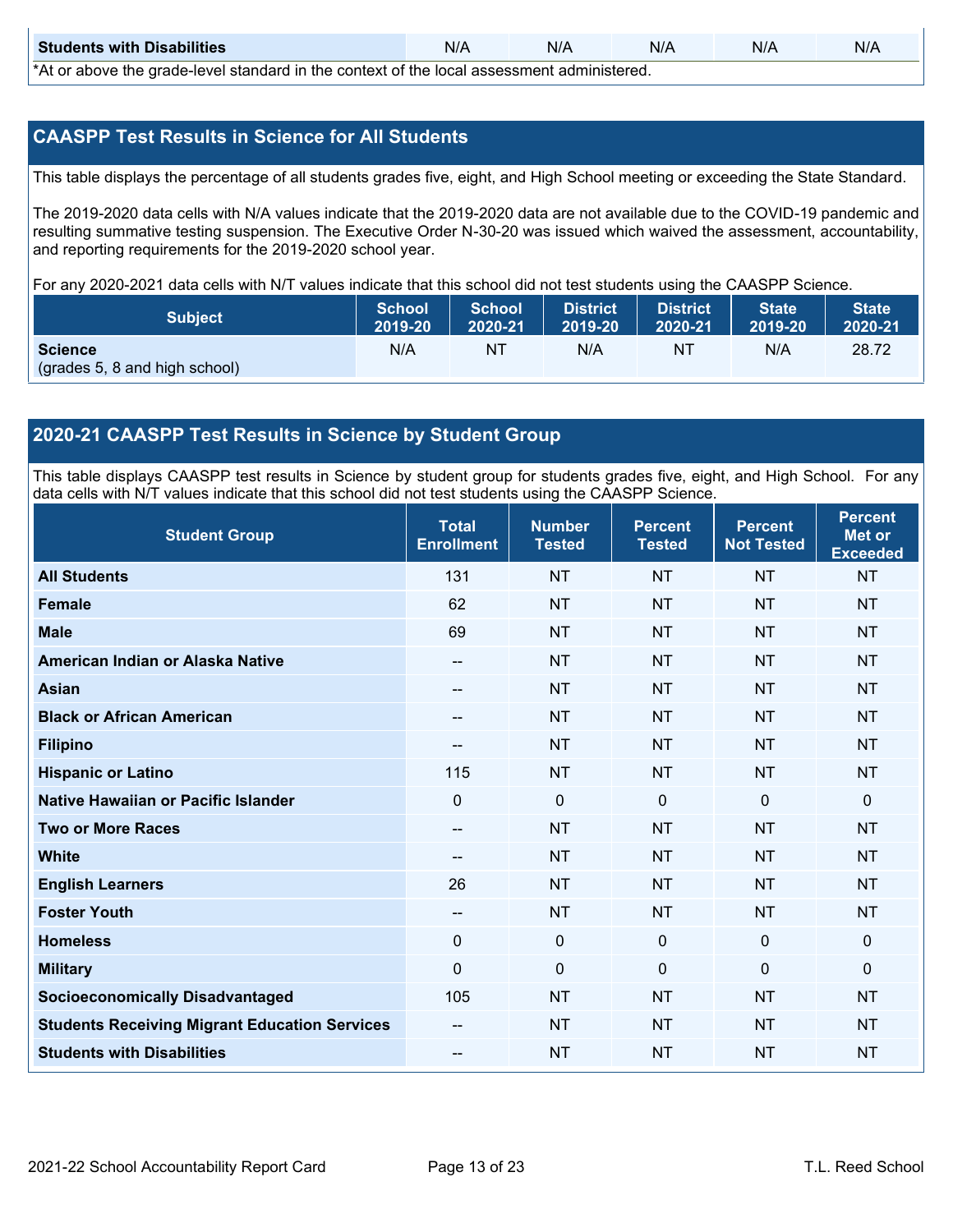## **B. Pupil Outcomes State Priority: Other Pupil Outcomes**

The SARC provides the following information relevant to the State priority: Other Pupil Outcomes (Priority 8): Pupil outcomes in the subject area of physical education.

#### **2020-21 California Physical Fitness Test Results**

Due to the COVID-19 crisis, the Physical Fitness Test was suspended during the 2020-2021 school year and therefore no data are reported and each cell in this table is populated with "N/A."

| <b>Grade Level</b> | <b>Four of Six Fitness Standards</b> | <b>Five of Six Fitness Standards</b> | Percentage of Students Meeting   Percentage of Students Meeting   Percentage of Students Meeting  <br><b>Six of Six Fitness Standards</b> |
|--------------------|--------------------------------------|--------------------------------------|-------------------------------------------------------------------------------------------------------------------------------------------|
| Grade 5            | N/A                                  | N/A                                  | N/A                                                                                                                                       |
| Grade 7            | N/A                                  | N/A                                  | N/A                                                                                                                                       |
| Grade 9            | N/A                                  | N/A                                  | N/A                                                                                                                                       |

## **C. Engagement State Priority: Parental Involvement**

The SARC provides the following information relevant to the State priority: Parental Involvement (Priority 3): Efforts the school district makes to seek parent input in making decisions regarding the school district and at each school site.

#### **2021-22 Opportunities for Parental Involvement**

Parent involvement and communication are essential to our school success. T.L. Reed Elementary School continually strives to involve parents by exchanging information that helps parents understand and support school programs and by providing opportunities for parent participation in school activities.

Under regular circumstances, TL Reed provides numerous and varied opportunities for parent involvement. Parents attend school functions and parent visitation days, participate in parent-teacher conferences, volunteer in classrooms, accompany their child on field trips, and assist with bi-annual book fairs and fundraisers. Parents may also serve on advisory committees and leadership teams, including the Parent Teacher Club (PTC), English Learners Advisory Council (ELAC), and School Site Council (SSC). However, under the conditions of the COVID-19 Pandemic, many of these opportunities were not possible. In the Fall of 2021 TL Reed offered a virtual parent education program through Parent Institute for Quality Education, PIQE.

Home and school communication is enhanced through weekly notices, monthly newsletters, parent/teacher conferences, the student/parent handbook, the school website, student report cards, the marquee, Parentsquare, and other regular communication activities. Parent communication is routinely translated into Spanish.

Parents who would like more information on how to become involved may contact Principal Rick McCollum at (559) 305-7300.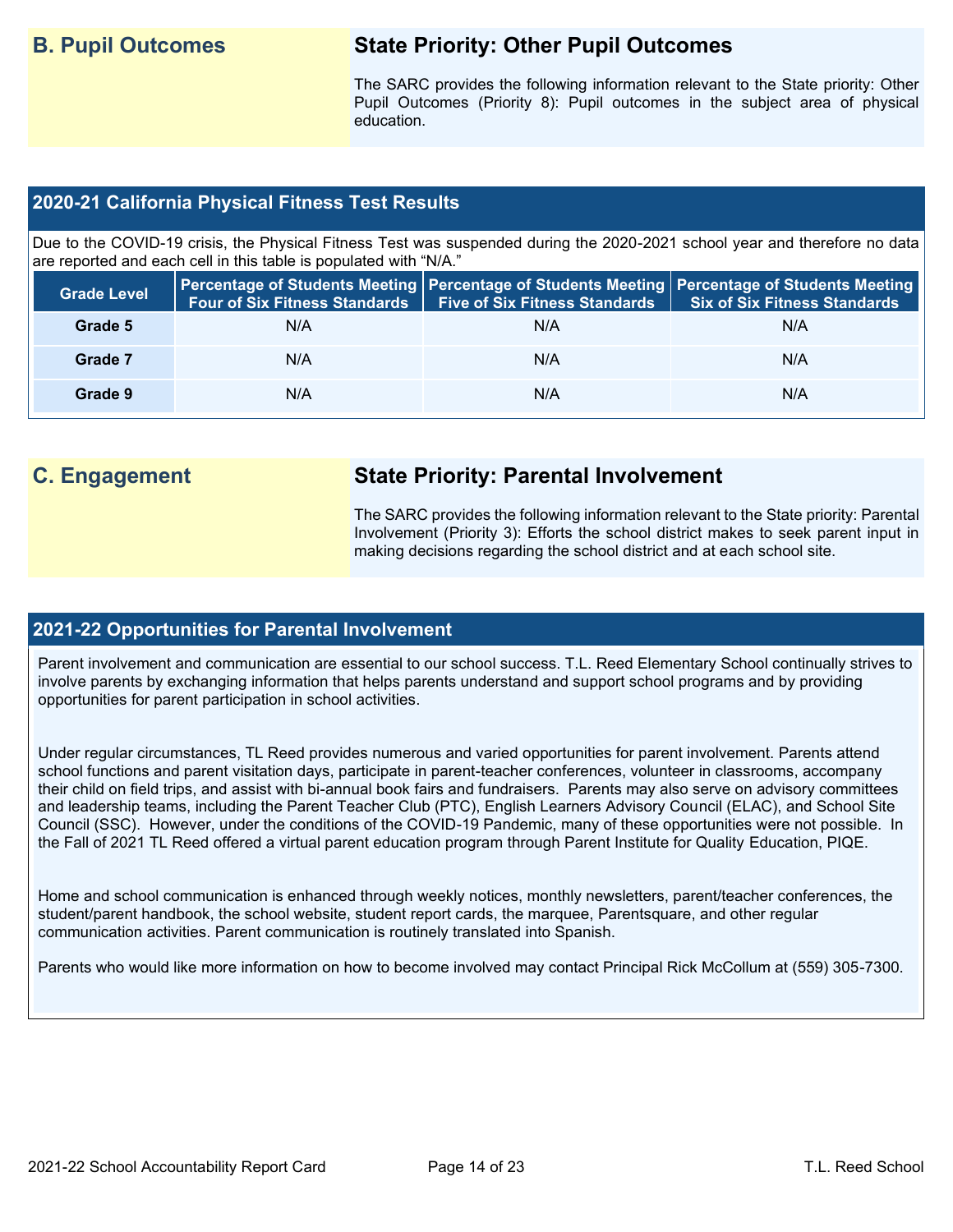## **2020-21 Chronic Absenteeism by Student Group**

| <b>Student Group</b>                                 | <b>Cumulative</b><br><b>Enrollment</b> | <b>Chronic</b><br><b>Absenteeism</b><br><b>Eligible Enrollment</b> | <b>Chronic</b><br><b>Absenteeism</b><br><b>Count</b> | <b>Chronic</b><br><b>Absenteeism</b><br><b>Rate</b> |
|------------------------------------------------------|----------------------------------------|--------------------------------------------------------------------|------------------------------------------------------|-----------------------------------------------------|
| <b>All Students</b>                                  | 661                                    | 645                                                                | 121                                                  | 18.8                                                |
| <b>Female</b>                                        | 318                                    | 310                                                                | 59                                                   | 19.0                                                |
| <b>Male</b>                                          | 343                                    | 335                                                                | 62                                                   | 18.5                                                |
| American Indian or Alaska Native                     | 3                                      | 3                                                                  | $\mathbf{0}$                                         | 0.0                                                 |
| <b>Asian</b>                                         | 10                                     | 10                                                                 | 1                                                    | 10.0                                                |
| <b>Black or African American</b>                     | $\overline{2}$                         | $\overline{2}$                                                     | $\mathbf{0}$                                         | 0.0                                                 |
| <b>Filipino</b>                                      | $\overline{4}$                         | $\overline{4}$                                                     | $\mathbf{0}$                                         | 0.0                                                 |
| <b>Hispanic or Latino</b>                            | 559                                    | 549                                                                | 109                                                  | 19.9                                                |
| Native Hawaiian or Pacific Islander                  | $\Omega$                               | $\mathbf 0$                                                        | $\mathbf 0$                                          | 0.0                                                 |
| <b>Two or More Races</b>                             | 12                                     | 8                                                                  | 1                                                    | 12.5                                                |
| <b>White</b>                                         | 71                                     | 69                                                                 | 10                                                   | 14.5                                                |
| <b>English Learners</b>                              | 212                                    | 206                                                                | 51                                                   | 24.8                                                |
| <b>Foster Youth</b>                                  | 16                                     | 14                                                                 | $\overline{7}$                                       | 50.0                                                |
| <b>Homeless</b>                                      | $\Omega$                               | $\overline{0}$                                                     | $\Omega$                                             | 0.0                                                 |
| <b>Socioeconomically Disadvantaged</b>               | 537                                    | 525                                                                | 115                                                  | 21.9                                                |
| <b>Students Receiving Migrant Education Services</b> | 27                                     | 25                                                                 | $\overline{7}$                                       | 28.0                                                |
| <b>Students with Disabilities</b>                    | 44                                     | 42                                                                 | 11                                                   | 26.2                                                |

# **C. Engagement State Priority: School Climate**

The SARC provides the following information relevant to the State priority: School Climate (Priority 6):

- Pupil suspension rates;
- Pupil expulsion rates; and
- Other local measures on the sense of safety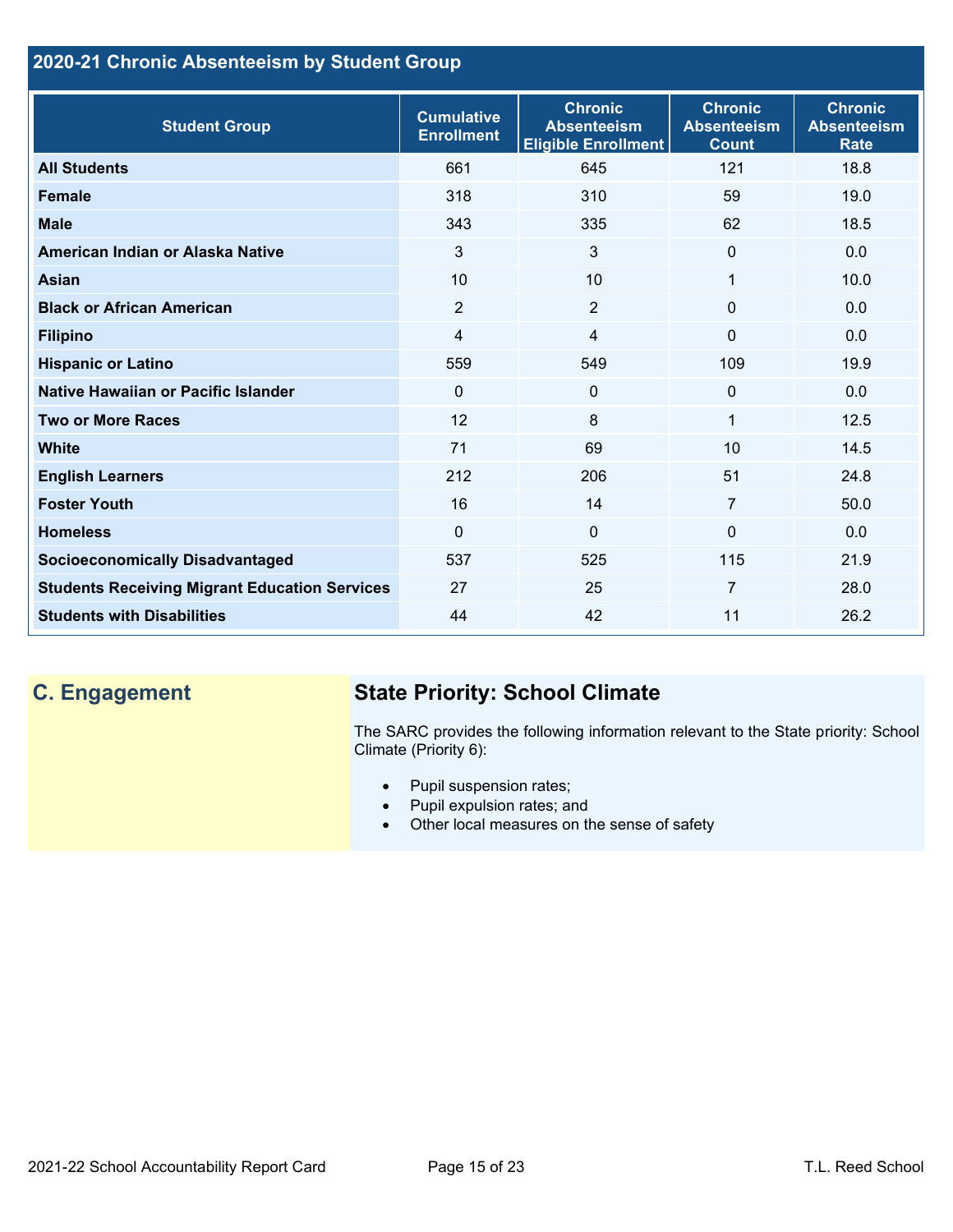#### **Suspensions and Expulsions**

This table displays suspensions and expulsions data collected between July through June, each full school year respectively. Data collected during the 2020-21 school year may not be comparable to earlier years of this collection due to differences in learning mode instruction in response to the COVID-19 pandemic.

| <b>Subject</b>     | <b>School</b><br>2018-19 | <b>School</b><br>2020-21 | <b>District</b><br>2018-19 | <b>District</b><br>2020-21 | <b>State</b><br>2018-19 | <b>State</b><br>2020-21 |
|--------------------|--------------------------|--------------------------|----------------------------|----------------------------|-------------------------|-------------------------|
| <b>Suspensions</b> | 1.03                     | 0.00                     | 3.08                       | 0.53                       | 3.47                    | 0.20                    |
| <b>Expulsions</b>  | 0.00                     | 0.00                     | 0.02                       | 0.00                       | 0.08                    | 0.00                    |

This table displays suspensions and expulsions data collected between July through February, partial school year due to the COVID-19 pandemic. The 2019-2020 suspensions and expulsions rate data are not comparable to other year data because the 2019-2020 school year is a partial school year due to the COVID-19 crisis. As such, it would be inappropriate to make any comparisons in rates of suspensions and expulsions in the 2019-2020 school year compared to other school years.

| <b>Subject</b>     | <b>School</b><br>2019-20 | <b>District</b><br>2019-20 | <b>State</b><br>2019-20 |
|--------------------|--------------------------|----------------------------|-------------------------|
| <b>Suspensions</b> | 0.59                     | 2.38                       | 2.45                    |
| <b>Expulsions</b>  | 0.00                     | 0.00                       | 0.05                    |

### **2020-21 Suspensions and Expulsions by Student Group**

| <b>Student Group</b>                                 | <b>Suspensions Rate</b> | <b>Expulsions Rate</b> |
|------------------------------------------------------|-------------------------|------------------------|
| <b>All Students</b>                                  | 0.00                    | 0.00                   |
| <b>Female</b>                                        | 0.00                    | 0.00                   |
| <b>Male</b>                                          | 0.00                    | 0.00                   |
| American Indian or Alaska Native                     | 0.00                    | 0.00                   |
| <b>Asian</b>                                         | 0.00                    | 0.00                   |
| <b>Black or African American</b>                     | 0.00                    | 0.00                   |
| <b>Filipino</b>                                      | 0.00                    | 0.00                   |
| <b>Hispanic or Latino</b>                            | 0.00                    | 0.00                   |
| Native Hawaiian or Pacific Islander                  | 0.00                    | 0.00                   |
| <b>Two or More Races</b>                             | 0.00                    | 0.00                   |
| <b>White</b>                                         | 0.00                    | 0.00                   |
| <b>English Learners</b>                              | 0.00                    | 0.00                   |
| <b>Foster Youth</b>                                  | 0.00                    | 0.00                   |
| <b>Homeless</b>                                      | 0.00                    | 0.00                   |
| <b>Socioeconomically Disadvantaged</b>               | 0.00                    | 0.00                   |
| <b>Students Receiving Migrant Education Services</b> | 0.00                    | 0.00                   |
| <b>Students with Disabilities</b>                    | 0.00                    | 0.00                   |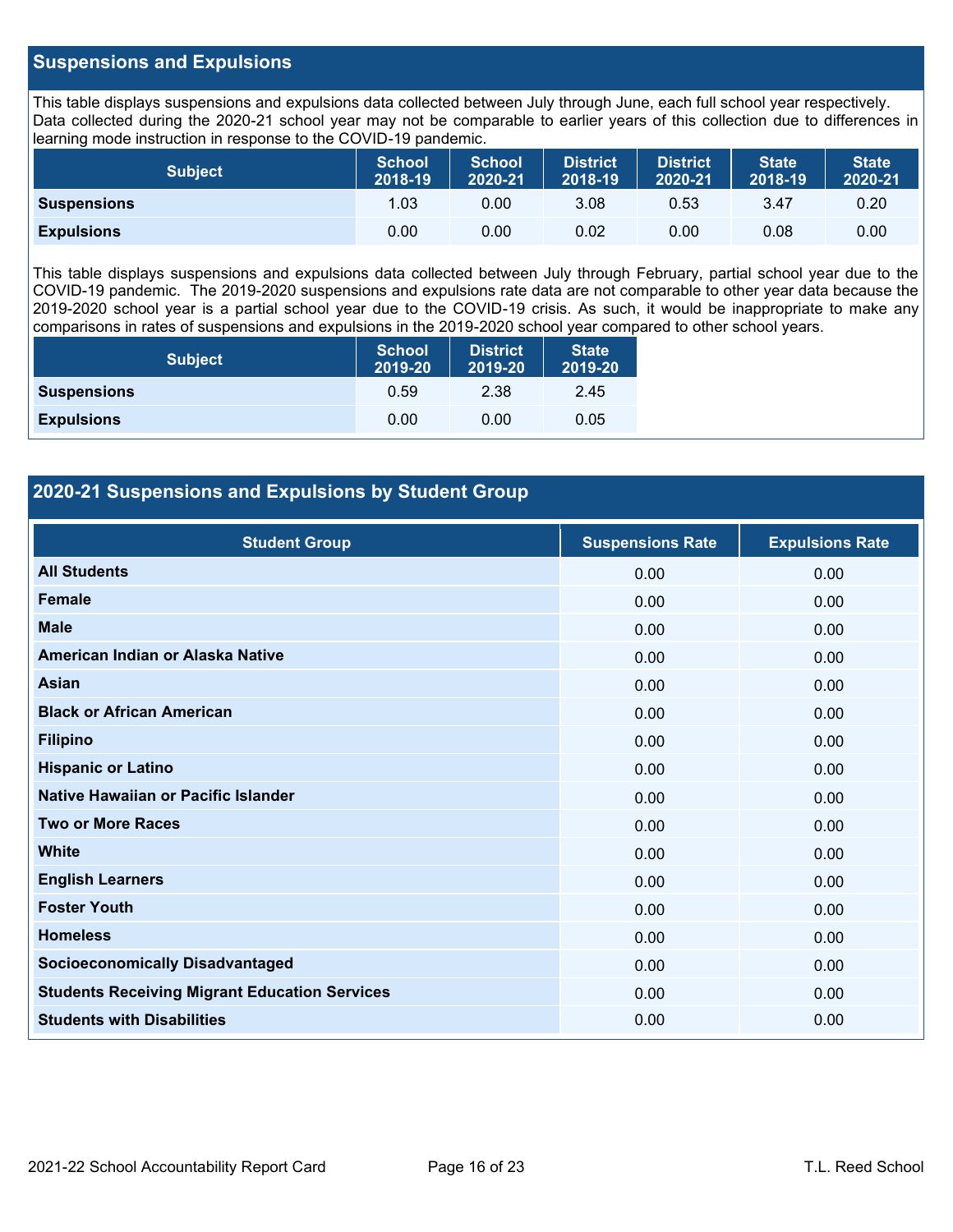#### **2021-22 School Safety Plan**

The comprehensive school safety plan is designed to assist in preparing for emergencies, managing emergency response efforts, and maintaining a safe school environment. The plan requires identification of security needs, development of prevention and intervention techniques, evaluation of physical facilities, and communication with staff and students. Components of the plan include: child abuse reporting procedures, procedures for teacher notification of dangerous pupils, disaster response procedures, procedures for safe ingress and egress from school, sexual harassment policies, and suspension and expulsion policies. The safety plan is reviewed annually, updated as needed, and fully compliant with federal and state regulations. The plan was last reviewed/updated on 8/4/21 and discussed with staff on 8/10/21. An updated copy is available to the public at the school office.

The school's disaster preparedness plan includes steps for ensuring the safety of students and staff during a disaster. Emergency preparedness drills are conducted monthly and the school staff is appropriately trained.

## **D. Other SARC Information Information Required in the SARC**

The information in this section is required to be in the SARC but is not included in the state priorities for LCFF.

#### **2018-19 Elementary Average Class Size and Class Size Distribution**

This table displays the 2018-19 average class size and class size distribution. The columns titled "Number of Classes" indicates how many classes fall into each size category (a range of total students per class). The "Other" category is for multigrade level classes.

| <b>Grade Level</b> | Average<br><b>Class Size</b> | 1-20 Students | Number of Classes with   Number of Classes with   Number of Classes with<br>21-32 Students | 33+ Students |
|--------------------|------------------------------|---------------|--------------------------------------------------------------------------------------------|--------------|
| n.                 | 25                           |               |                                                                                            |              |
|                    | 26                           |               | 3                                                                                          |              |
|                    | 26                           |               | 3                                                                                          |              |
|                    | 24                           |               | З                                                                                          |              |
|                    | 36                           |               |                                                                                            |              |
|                    | 36                           |               |                                                                                            |              |
|                    | 48                           |               |                                                                                            |              |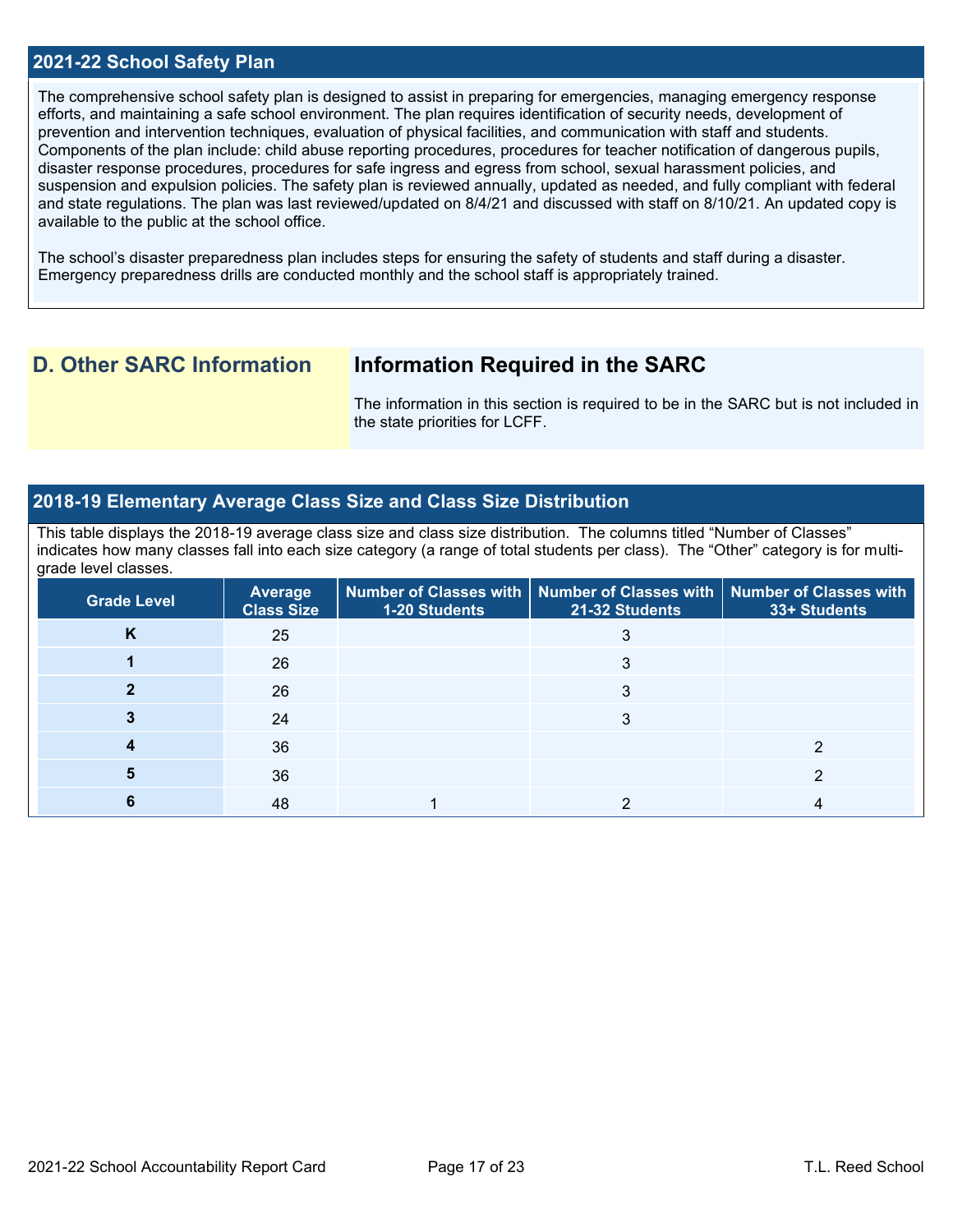#### **2019-20 Elementary Average Class Size and Class Size Distribution**

This table displays the 2019-20 average class size and class size distribution. The columns titled "Number of Classes" indicates how many classes fall into each size category (a range of total students per class). The "Other" category is for multi-grade level classes.

| <b>Grade Level</b> | <b>Average</b><br><b>Class Size</b> | <b>1-20 Students</b> | Number of Classes with   Number of Classes with   Number of Classes with<br>21-32 Students | 33+ Students |
|--------------------|-------------------------------------|----------------------|--------------------------------------------------------------------------------------------|--------------|
| K                  | 21                                  |                      | 3                                                                                          |              |
|                    | 26                                  |                      | 3                                                                                          |              |
|                    | 25                                  |                      | 3                                                                                          |              |
|                    | 26                                  |                      | 3                                                                                          |              |
|                    | 32                                  |                      | റ                                                                                          |              |
|                    | 36                                  |                      |                                                                                            |              |
|                    | 30                                  |                      |                                                                                            | 10           |

#### **2020-21 Elementary Average Class Size and Class Size Distribution**

This table displays the 2020-21 average class size and class size distribution. The columns titled "Number of Classes" indicates how many classes fall into each size category (a range of total students per class). The "Other" category is for multi-grade level classes.

| <b>Grade Level</b> | <b>Average</b><br><b>Class Size</b> | <b>1-20 Students</b> | Number of Classes with   Number of Classes with   Number of Classes with<br>21-32 Students | 33+ Students |
|--------------------|-------------------------------------|----------------------|--------------------------------------------------------------------------------------------|--------------|
| K                  | 20                                  | 3                    |                                                                                            |              |
|                    | 16                                  |                      |                                                                                            |              |
|                    | 16                                  | 5                    |                                                                                            |              |
|                    | 25                                  |                      | 3                                                                                          |              |
|                    | 36                                  |                      |                                                                                            |              |
| 5                  | 32                                  |                      | ◠                                                                                          |              |
|                    | 33                                  |                      |                                                                                            | 10           |

### **2020-21 Ratio of Pupils to Academic Counselor**

This table displays the ratio of pupils to Academic Counselor. One full time equivalent (FTE) equals one staff member working full time; one FTE could also represent two staff members who each work 50 percent of full time.

| <b>Title</b>                        | <b>Ratio</b> |
|-------------------------------------|--------------|
| <b>Pupils to Academic Counselor</b> |              |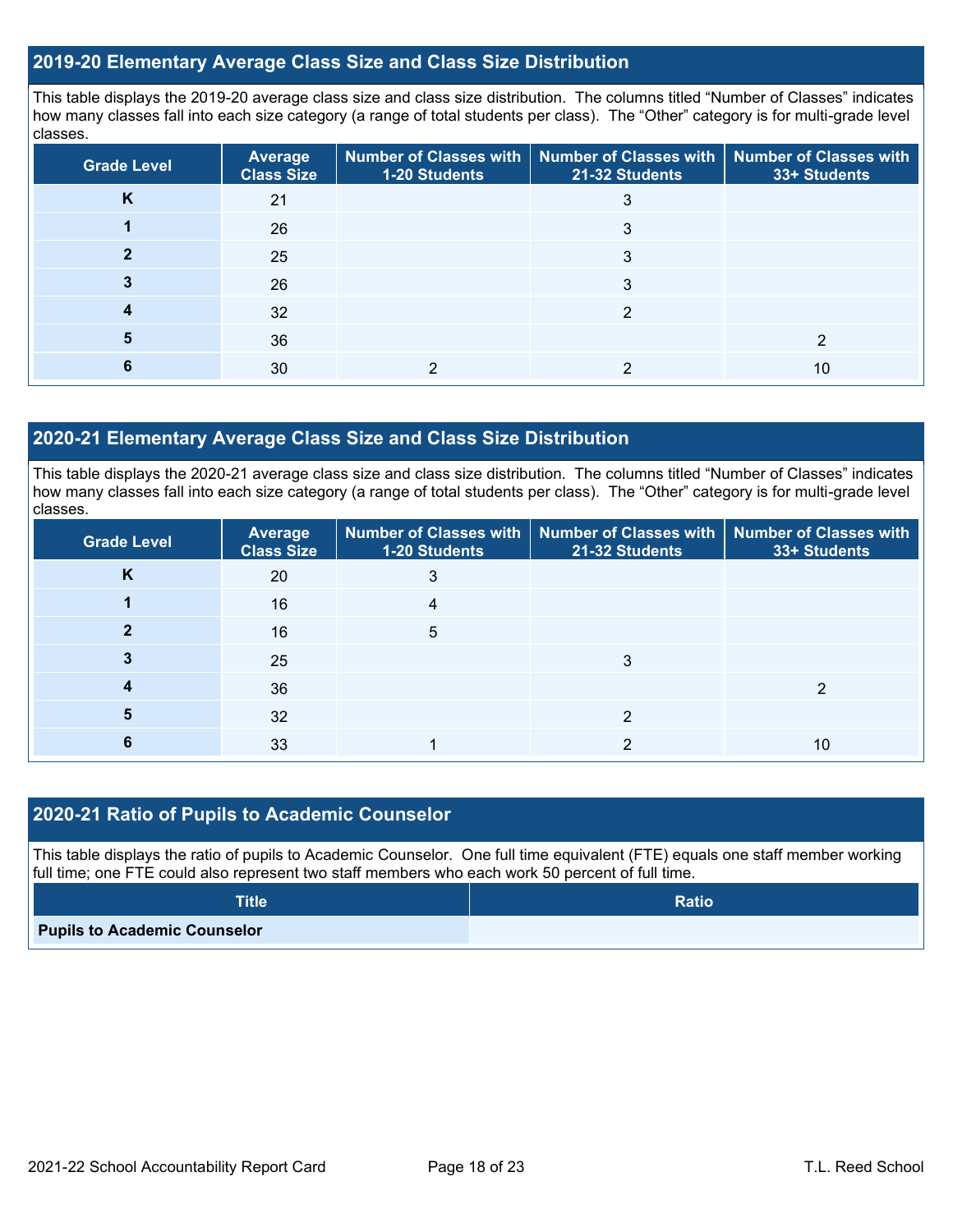#### **2020-21 Student Support Services Staff**

This table displays the number of FTE support staff assigned to this school. One full time equivalent (FTE) equals one staff member working full time; one FTE could also represent two staff members who each work 50 percent of full time.

| <b>Title</b>                                                         | <b>Number of FTE Assigned to School</b> |
|----------------------------------------------------------------------|-----------------------------------------|
| <b>Counselor (Academic, Social/Behavioral or Career Development)</b> | 0                                       |
| Library Media Teacher (Librarian)                                    | 0                                       |
| Library Media Services Staff (Paraprofessional)                      | 0                                       |
| <b>Psychologist</b>                                                  | 0                                       |
| <b>Social Worker</b>                                                 | $\Omega$                                |
| <b>Speech/Language/Hearing Specialist</b>                            | 0                                       |
| <b>Resource Specialist (non-teaching)</b>                            | 0                                       |

### **2019-20 Expenditures Per Pupil and School Site Teacher Salaries**

This table displays the 2019-20 expenditures per pupil and average teach salary for this school. Cells with N/A values do not require data.

| <b>Level</b>                                         | <b>Total</b><br><b>Expenditures</b><br><b>Per Pupil</b> | <b>Expenditures</b><br><b>Per Pupil</b><br>(Restricted) | <b>Expenditures</b><br><b>Per Pupil</b><br>(Unrestricted) | Average<br><b>Teacher</b><br><b>Salary</b> |  |
|------------------------------------------------------|---------------------------------------------------------|---------------------------------------------------------|-----------------------------------------------------------|--------------------------------------------|--|
| <b>School Site</b>                                   | \$6,695.27                                              | \$702.38                                                | \$5.992.88                                                | \$75,403.03                                |  |
| <b>District</b>                                      | N/A                                                     | N/A                                                     | \$7,477.39                                                | \$75,311                                   |  |
| <b>Percent Difference - School Site and District</b> | N/A                                                     | N/A                                                     | $-22.0$                                                   | 0.1                                        |  |
| <b>State</b>                                         |                                                         |                                                         | \$8,444                                                   | \$81,044                                   |  |
| <b>Percent Difference - School Site and State</b>    | N/A                                                     | N/A                                                     | $-34.0$                                                   | $-7.2$                                     |  |

### **2020-21 Types of Services Funded**

T.L. Reed School receives Title I Part A, After School Education and Safety Grant (ASES), LCFF, State Lottery and LCFF Supplemental/Concentrated funding support.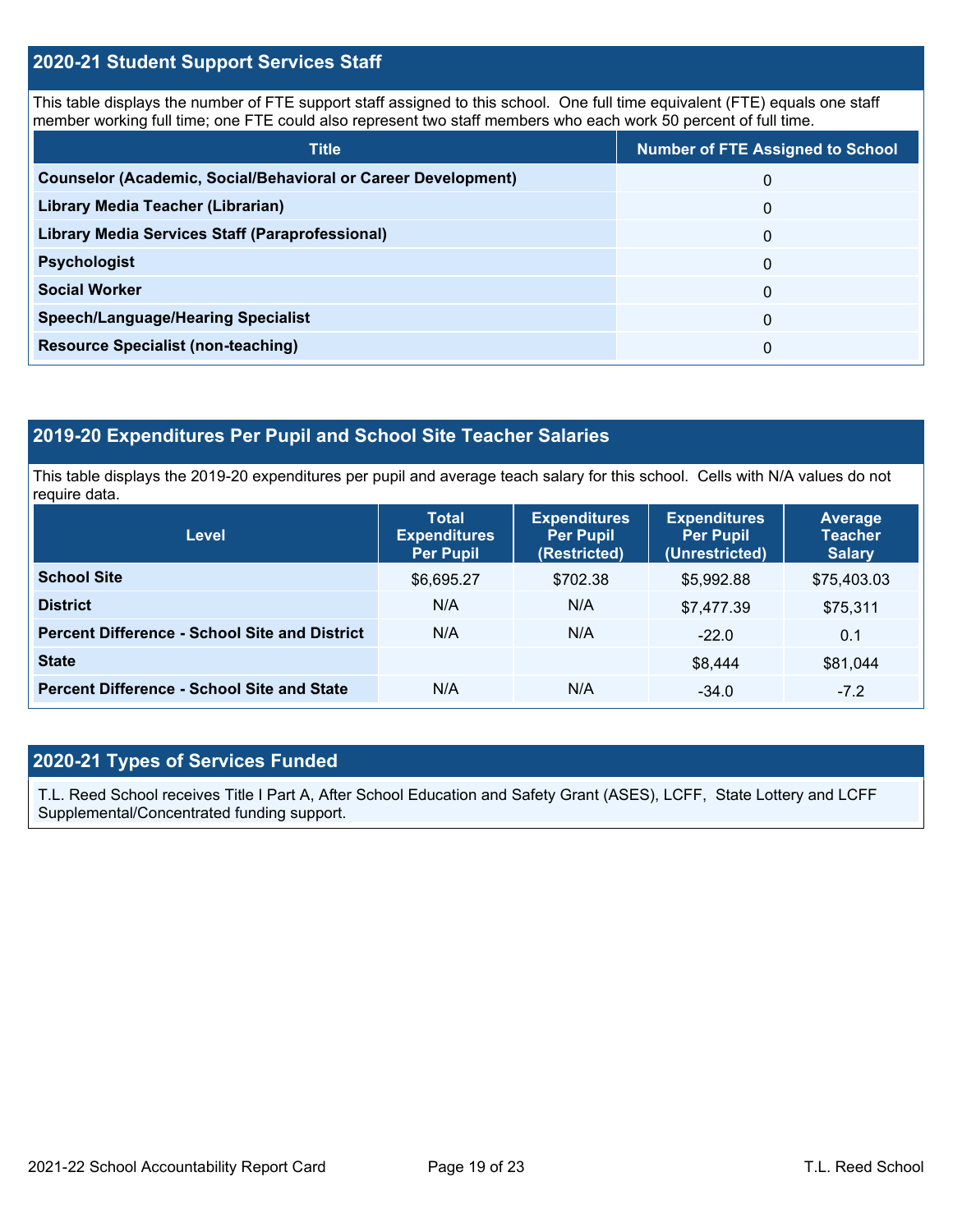#### **2019-20 Teacher and Administrative Salaries**

This table displays the 2019-20 Teacher and Administrative salaries. For detailed information on salaries, see the CDE Certification Salaries & Benefits web page at [http://www.cde.ca.gov/ds/fd/cs/.](http://www.cde.ca.gov/ds/fd/cs/)

| Category                                             | <b>District</b><br><b>Amount</b> | <b>State Average</b><br>for Districts<br>in Same Category |
|------------------------------------------------------|----------------------------------|-----------------------------------------------------------|
| <b>Beginning Teacher Salary</b>                      | \$48,010                         | \$51,029                                                  |
| <b>Mid-Range Teacher Salary</b>                      | \$69,956                         | \$78,583                                                  |
| <b>Highest Teacher Salary</b>                        | \$102,133                        | \$99,506                                                  |
| <b>Average Principal Salary (Elementary)</b>         | \$123,232                        | \$124,576                                                 |
| <b>Average Principal Salary (Middle)</b>             | \$132,992                        | \$131,395                                                 |
| <b>Average Principal Salary (High)</b>               | \$147,623                        | \$144,697                                                 |
| <b>Superintendent Salary</b>                         | \$223,065                        | \$240,194                                                 |
| <b>Percent of Budget for Teacher Salaries</b>        | 28%                              | 34%                                                       |
| <b>Percent of Budget for Administrative Salaries</b> | 6%                               | 6%                                                        |

#### **Professional Development**

Professional development at T.L. Reed Elementary School is designed to meet the individual needs of teachers as well as broader school concerns. Professional development may take the form of trainings, coaching, peer observation, or constructive self-reflection and are consistent with our school vision and goals. Principal, teachers, instructional aides, and other support personnel may take part in these activities.

T.L. Reed Elementary School, as well as the entire KCUSD instructional staff, has focused on implementing Common Core Standards. Training for the 2015-16 school year focused on Foundational Skills in the primary grades, Thinking Maps, Next Generation Science and working with English Learner students and technology in grades 3-8. For the 2016-17 school year professional learning focused on Write From the Beginning and Beyond. For the 2021-22 school year professional learning is focused on Write From the Beginning and Beyond. Professional Development has also taken place on using i-Ready assessment data to provide Intervention and enrichment support for all students. TL Reed continues with Professional Learning with a focus on enhancing the use of Professional Learning Communities. Representatives from each grade level attended Achievement Teams PD in the Fall of 2021. In 2019 TL Reed was named a Model PLC School by Learning Tree.

T. L. Reed also continues to engage in Professional Learning Communities (PLCs), assessment and data collection, and effective teaching strategies, with continuous monitoring of our significant subgroups: Students With Disabilities, English Language Learners, Hispanic, and Socio-economically Disadvantaged. To supplement student learning, the T.L. Reed staff received training on ways to use "Thinking Maps" as an instructional strategy. Multiple staff members and administrators have attended Kagan Trainings to increase student engagement in the classroom. Staff, grade level, and vertical team meetings also provide regular opportunities for professional collaboration, as do district data analysis and interpretation committee meetings. Teachers may also attend conferences and workshops. Early release Wednesdays provide time for quality professional development via Professional Learning Communities.

This table displays the number of school days dedicated to staff development and continuous improvement.

| <b>Subiect</b> \                                                                |    |    | $2019-20$ 2020-21 2021-22 |
|---------------------------------------------------------------------------------|----|----|---------------------------|
| Number of school days dedicated to Staff Development and Continuous Improvement | 42 | 42 |                           |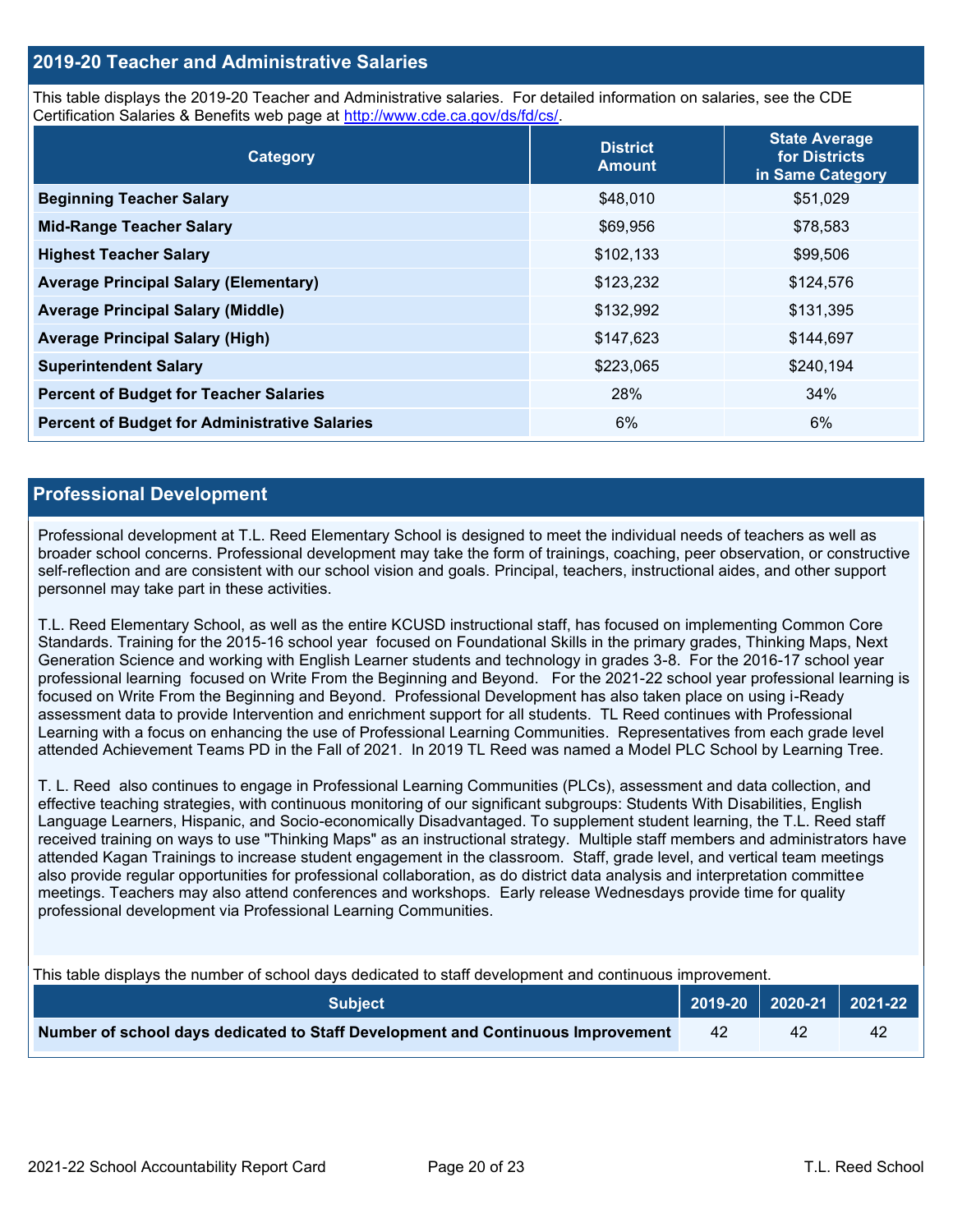# **Kings Canyon Joint Unified School District 2020-21 Local Accountability Report Card (LARC) Addendum**

## **Local Accountability Report Card (LARC) Addendum**

**2020-21 Local Accountability Report Card (LARC) Addendum Overview**



On July 14, 2021, the California State Board of Education (SBE) determined that the California Department of Education (CDE) will use the SARC as the mechanism to conduct a one-time data collection of the LEA-level aggregate test results of all school's local assessments administered during the 2020–2021 school year in order to meet the federal Every Students Succeeds Act (ESSA) reporting requirement for the Local Educational Agency Accountability Report Cards (LARCs).

Each local educational agency (LEA) is responsible for preparing and posting their annual LARC in accordance with the federal ESSA. As a courtesy, the CDE prepares and posts the LARCs on behalf of all LEAs.

Only for the 2020–2021 school year and the 2020–2021 LARCs, LEAs are required to report their aggregate local assessments test results at the LEA-level to the CDE by populating the tables below via the SARC. These data will be used to meet the LEAs' federal requirement for their LARCs. Note that it is the responsibility of the school and LEA to ensure that all student privacy and suppression rules are in place when reporting data in Tables 3 and 4 in the Addendum, as applicable.

The tables below are not part of the SBE approved 2020–2021 SARC template but rather are the mechanism by which these required data will be collected from LEAs.

For purposes of the LARC and the following tables, an LEA is defined as a school district, a county office of education, or a direct funded charter school.

| <b>2021-22 District Contact Information</b> |                                            |  |  |  |
|---------------------------------------------|--------------------------------------------|--|--|--|
| <b>District Name</b>                        | Kings Canyon Joint Unified School District |  |  |  |
| <b>Phone Number</b>                         | $(559)$ 305-7010                           |  |  |  |
| Superintendent                              | John Campbell                              |  |  |  |
| <b>Email Address</b>                        | guzman-j@kcusd.com                         |  |  |  |
| <b>District Website Address</b>             | https://www.kcusd.com/                     |  |  |  |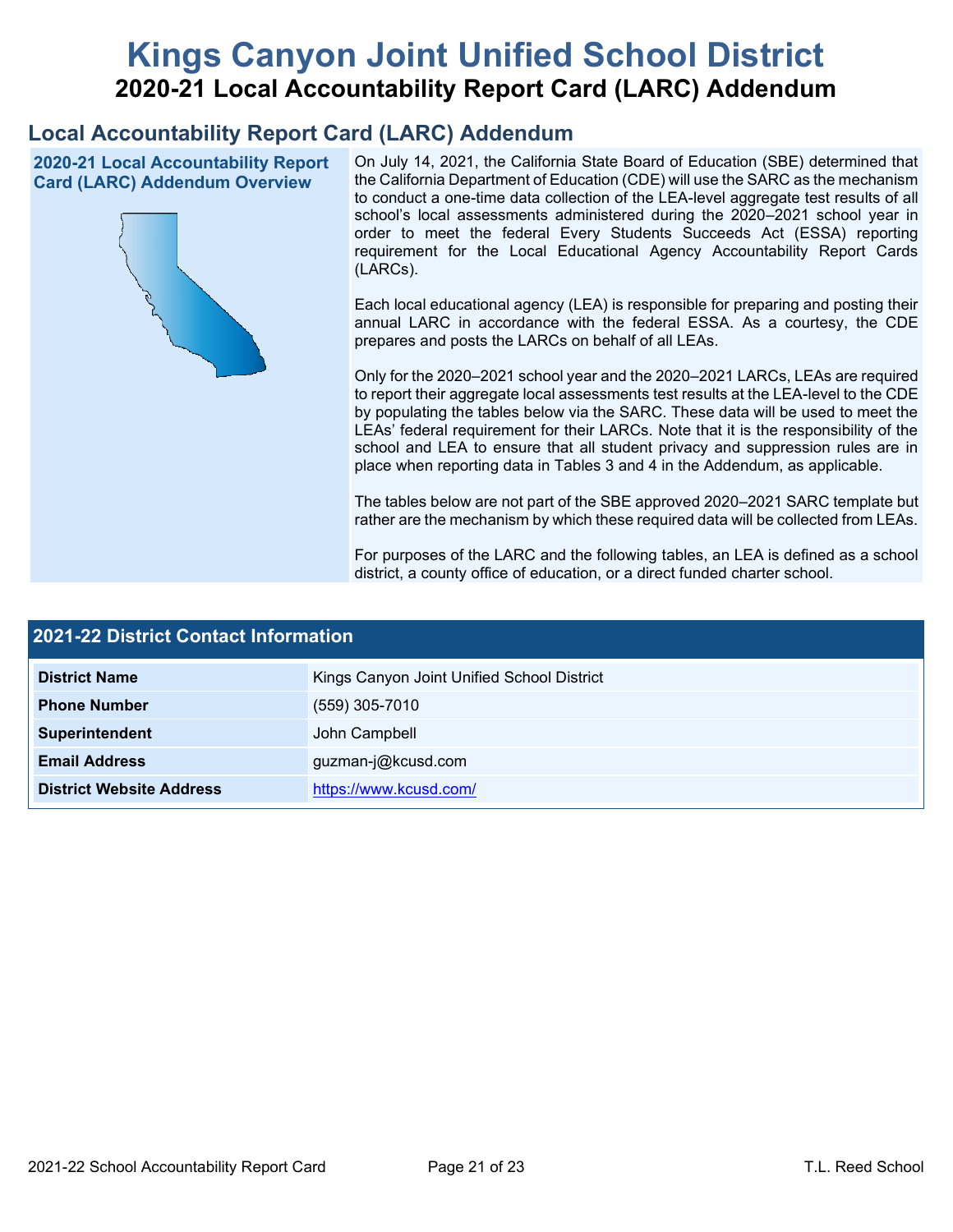### **2020-21 CAASPP Test Results in ELA by Student Group**

This table displays CAASPP test results in ELA by student group for students grades three through eight and grade eleven taking and completing a state-administered assessment. The CDE will populate this table for schools in cases where the school administered the CAASPP assessment. In cases where the school administered a local assessment instead of CAASPP, the CDE will populate this table with "NT" values, meaning this school did not test students using the CAASPP. See the local assessment(s) table for more information.

| <b>CAASPP</b><br><b>Student Groups</b>               | <b>CAASPP</b><br><b>Total</b><br><b>Enrollment</b> | <b>CAASPP</b><br><b>Number</b><br><b>Tested</b> | <b>CAASPP</b><br><b>Percent</b><br><b>Tested</b> | <b>CAASPP</b><br><b>Percent</b><br><b>Not Tested</b> | <b>CAASPP</b><br><b>Percent</b><br><b>Met or</b><br><b>Exceeded</b> |
|------------------------------------------------------|----------------------------------------------------|-------------------------------------------------|--------------------------------------------------|------------------------------------------------------|---------------------------------------------------------------------|
| <b>All Students</b>                                  | 5121                                               | 4993                                            | 97.50                                            | 2.50                                                 | 41.96                                                               |
| <b>Female</b>                                        | 2481                                               | 2426                                            | 97.78                                            | 2.22                                                 | 47.03                                                               |
| <b>Male</b>                                          | 2640                                               | 2567                                            | 97.23                                            | 2.77                                                 | 37.16                                                               |
| American Indian or Alaska Native                     | 23                                                 | 20                                              | 86.96                                            | 13.04                                                | 20.00                                                               |
| <b>Asian</b>                                         | 27                                                 | 26                                              | 96.30                                            | 3.70                                                 | 57.69                                                               |
| <b>Black or African American</b>                     | 14                                                 | 14                                              | 100.00                                           | 0.00                                                 | 57.14                                                               |
| <b>Filipino</b>                                      | 15                                                 | 13                                              | 86.67                                            | 13.33                                                | 69.23                                                               |
| <b>Hispanic or Latino</b>                            | 4567                                               | 4471                                            | 97.90                                            | 2.10                                                 | 40.59                                                               |
| Native Hawaiian or Pacific Islander                  | --                                                 | $\overline{\phantom{m}}$                        | --                                               | $\overline{\phantom{a}}$                             | $\overline{\phantom{a}}$                                            |
| <b>Two or More Races</b>                             | 60                                                 | 55                                              | 91.67                                            | 8.33                                                 | 45.45                                                               |
| <b>White</b>                                         | 412                                                | 391                                             | 94.90                                            | 5.10                                                 | 55.75                                                               |
| <b>English Learners</b>                              | 1328                                               | 1286                                            | 96.84                                            | 3.16                                                 | 8.94                                                                |
| <b>Foster Youth</b>                                  | 39                                                 | 37                                              | 94.87                                            | 5.13                                                 | 29.73                                                               |
| <b>Homeless</b>                                      | 38                                                 | 30                                              | 78.95                                            | 21.05                                                | 26.67                                                               |
| <b>Military</b>                                      | --                                                 | --                                              | --                                               | --                                                   | --                                                                  |
| <b>Socioeconomically Disadvantaged</b>               | 4490                                               | 4390                                            | 97.77                                            | 2.23                                                 | 39.27                                                               |
| <b>Students Receiving Migrant Education Services</b> | 254                                                | 250                                             | 98.43                                            | 1.57                                                 | 31.60                                                               |
| <b>Students with Disabilities</b>                    | 400                                                | 368                                             | 92.00                                            | 8.00                                                 | 11.41                                                               |